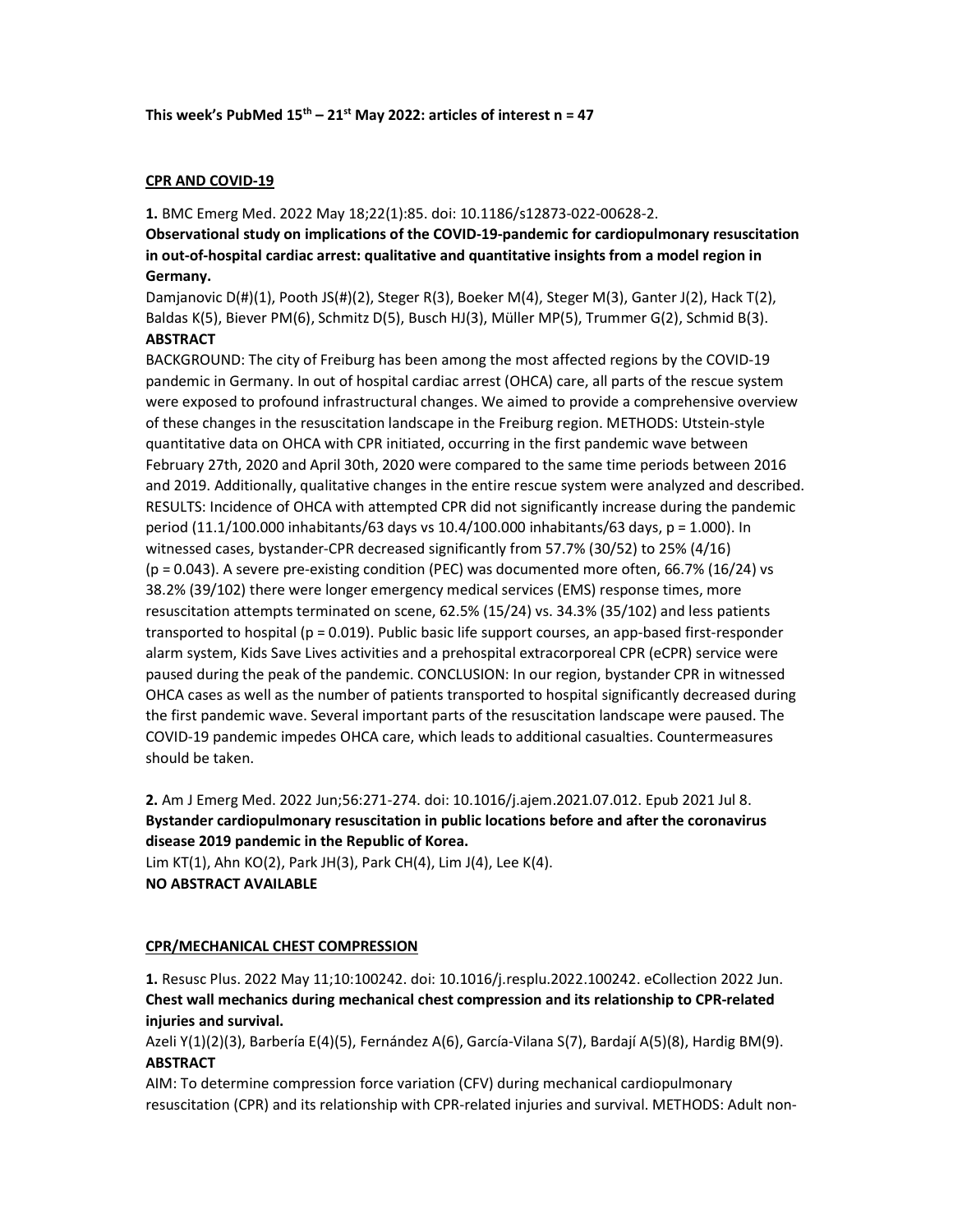traumatic OHCA patients who had been treated with mechanical CPR were evaluated for CPRrelated injuries using chest X-rays, thoracic computed tomography or autopsy. The CFV exerted by the LUCAS 2 device was calculated as the difference between the maximum and the minimum force values and was categorised into three different groups (high positive CFV ≥ 95 newton (N), high negative CFV ≤ -95 N, and low variation for intermediate CFV). The CFV was correlated with the CPR injuries findings and survival data. RESULTS: Fifty-two patients were included. The median (IQR) age was 57 (49-66) years, and 13 (25%) cases survived until hospital admission. High positive CFV was found in 21 (40.4%) patients, high negative CFV in 9 (17.3%) and a low CFV in 22 (42.3%). The median (IQR) number of rib fractures was higher in the high positive and negative CFV groups compared with the low CFV group  $(7(1-9)$  and 9  $(4-11)$  vs 0  $(0-6)$   $(p = 0.021)$ ]. More bilateral fracture cases were found in the high positive and negative CFV groups [16 (76.2%) and 6 (66.7%) vs 6 (27.3%)  $(p = 0.004)$ ]. In the younger half of the sample more patients survived until hospital admission in the low CFV group compared with the high CFV groups  $[5 (41.7%)$  vs  $1 (7.1%)$   $(p = 0.037)$ ]. CONCLUSIONS: High CFV was associated with ribcage injuries. In the younger patients low CFV was associated with survival until hospital admission.

2. Air Med J. 2022 May-Jun;41(3):303-307. doi: 10.1016/j.amj.2022.02.002. Epub 2022 Mar 11. Automated Versus Manual Cardiopulmonary Resuscitation in Flight: Are We Being Safe? Frascone R(1), Pasquarella J(2), Hartigan M(3), Pasquarella C(3), Rupp P(4), Wewerka S(4). **ABSTRACT** 

OBJECTIVE: The primary purpose of this study was to compare the percentage of return of spontaneous circulation of in-flight cardiac arrest (IFCA) patients on admission to the emergency department (ED) who received in-flight standard cardiopulmonary resuscitation (s-CPR) versus automated cardiopulmonary resuscitation (a-CPR). SETTING: EMS helicopter (HEMS) service in Midwest USA. METHODS: This was a prospective, consecutive case series of adult patients who had IFCA of any cause managed with a-CPR between October 1, 2012, and February 8, 2016 (40 months), at a helicopter emergency medical service (HEMS) in the Midwestern United States. The series was compared with a historical control of patients who had IFCA managed by s-CPR between June 1, 2009, and September 30, 2012 (40 months). RESULTS: Ninety-five runs (39 s-CPR and 54 a-CPR) were included. There was no significant difference in survival between the 2 groups upon HEMS leaving the ED. Cardiopulmonary resuscitation was performed for a significantly longer period of time in the a-CPR cohort than in the s-CPR cohort, and a significantly higher percentage of patients were undergoing active compressions upon loading into the aircraft in the a-CPR cohort. CONCLUSION: There was no difference in return of spontaneous circulation on ED admission between the 2 compression methodologies. In-flight use of a-CPR allows HEMS providers to be safe and compliant with Federal Aviation Administration regulations. It also meets the public and medical profession's expectations of the treatment of IFCA with high-quality cardiopulmonary resuscitation by HEMS.

## REGISTRIES, REVIEWS AND EDITORIALS

1. Resusc Plus. 2022 May 9;10:100241. doi: 10.1016/j.resplu.2022.100241. eCollection 2022 Jun. CPR-related cognitive activity, consciousness, awareness and recall, and its management: A scoping review.

West RL(1), Otto Q(1), Drennan IR(2)(3), Rudd S(1), Böttiger BW(4), Parnia S(5), Soar J(1). **ABSTRACT** 

BACKGROUND: There are increasing numbers of reports of cognitive activity, consciousness, awareness and recall related to cardiopulmonary resuscitation (CPR) and interventions such as the use of sedative and analgesic drugs during CPR. OBJECTIVES: This scoping review aims to describe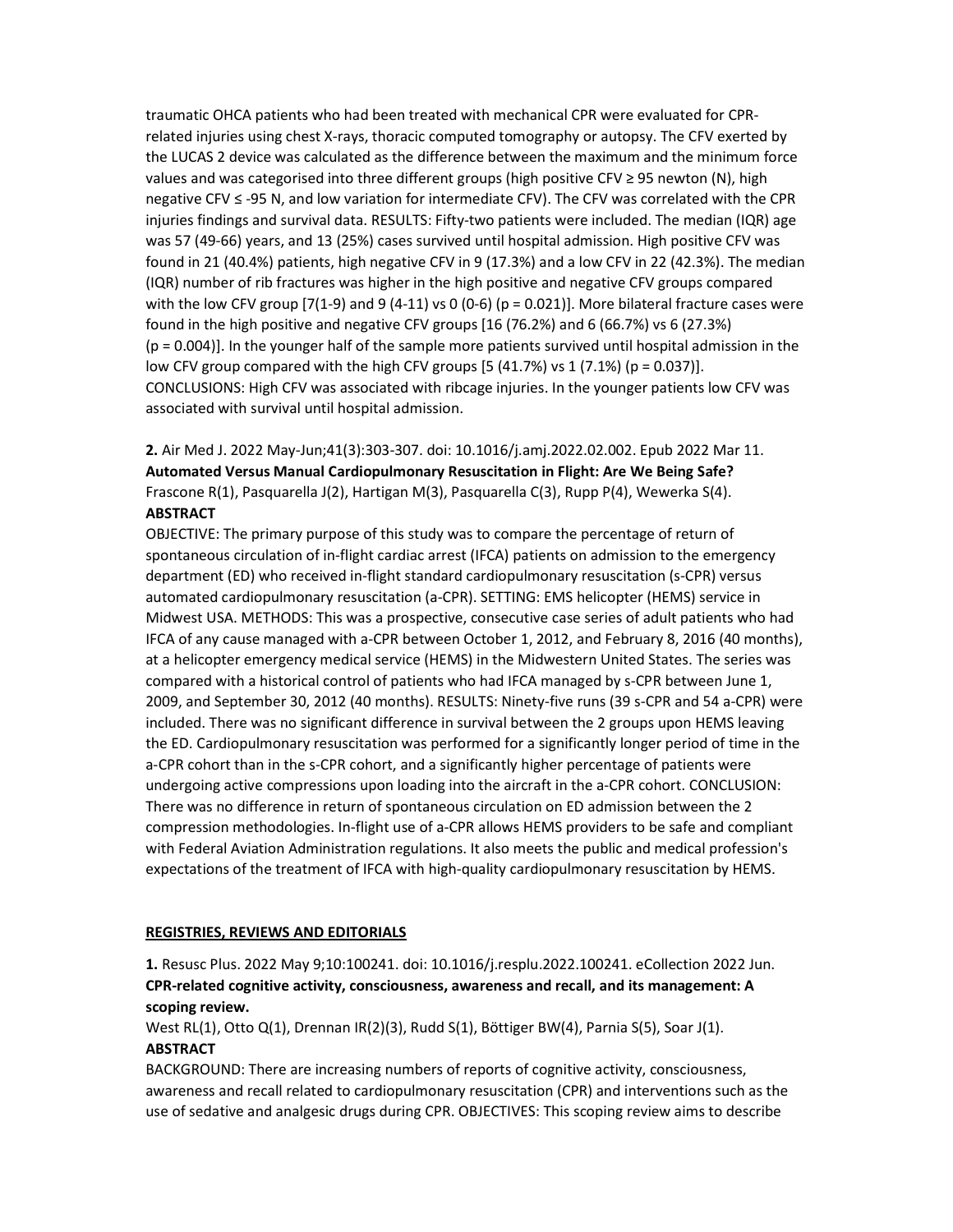the available evidence concerning CPR-related cognitive activity, consciousness, awareness and recall and interventions such as the use of sedative and analgesic drugs during CPR. METHODS: A literature search was conducted of Medline, Embase and CINAHL from inception to 21 October 2021. We included case studies, observational studies, review studies and grey literature. RESULTS: We identified 8 observational studies including 40,317 patients and 464 rescuers, and 26 case reports including 33 patients. The reported prevalence of CPR-induced consciousness was between 0.23% to 0.9% of resuscitation attempts, with 48-59% of experienced professional rescuers surveyed estimated to have observed CPR-induced consciousness. CPR-induced consciousness is associated with professional rescuer CPR, witnessed arrest, a shockable rhythm, increased return of spontaneous circulation (ROSC), and survival to hospital discharge when compared to patients without CPR-induced consciousness. Few studies of sedation for CPR-induced consciousness were identified. Although local protocols for treating CPR-induced consciousness exist, there is no widely accepted guidance. CONCLUSIONS: CPR-related cognitive activity, consciousness, awareness and recall is uncommon but increasingly reported by professional rescuers. The data available was heterogeneous in nature and not suitable for progression to a systematic review process. Although local treatment protocols exist for management of CPR-induced consciousness, there are no widely accepted treatment guidelines. More studies are required to investigate the management of CPRinduced consciousness.

#### 2. Sci Rep. 2022 May 18;12(1):8293. doi: 10.1038/s41598-022-12310-5.

# Influence of circulatory shock at hospital admission on outcome after out-of-hospital cardiac arrest.

Düring J(1), Annborn M(2), Dankiewicz J(3), Dupont A(4), Forsberg S(5)(6), Friberg H(7), Kern KB(8), May TL(9), McPherson J(10), Patel N(11), Seder DB(8), Stammet P(12)(13), Sunde K(14)(15), Søreide E(16)(17), Ullén S(18), Nielsen N(2).

#### **ABSTRACT**

Hypotension after cardiac arrest could aggravate prolonged hypoxic ischemic encephalopathy. The association of circulatory shock at hospital admission with outcome after cardiac arrest has not been well studied. The objective of this study was to investigate the independent association of circulatory shock at hospital admission with neurologic outcome, and to evaluate whether cardiovascular comorbidities interact with circulatory shock. 4004 adult patients with out-of-hospital cardiac arrest enrolled in the International Cardiac Arrest Registry 2006-2017 were included in analysis. Circulatory shock was defined as a systolic blood pressure below 90 mmHg and/or medical or mechanical supportive measures to maintain adequate perfusion during hospital admission. Primary outcome was cerebral performance category (CPC) dichotomized as good, (CPC 1-2) versus poor (CPC 3-5) outcome at hospital discharge. 38% of included patients were in circulatory shock at hospital admission, 32% had good neurologic outcome at hospital discharge. The adjusted odds ratio for good neurologic outcome in patients without preexisting cardiovascular disease with circulatory shock at hospital admission was 0.60 [0.46-0.79]. No significant interaction was detected with preexisting comorbidities in the main analysis. We conclude that circulatory shock at hospital admission after out-of-hospital cardiac arrest is independently associated with poor neurologic outcome.

3. Circ J. 2022 May 14. doi: 10.1253/circj.CJ-22-0047. Online ahead of print.

# Heart Rate and Mortality After Resuscitation in Patients With Out-of-Hospital Cardiac Arrest - Insights From the SOS-KANTO Registry.

Matsumoto S(1), Nakanishi R(1), Ichibayashi R(2), Honda M(2), Hayashida K(3), Sakurai A(4), Kitamura N(5), Tagami T(6), Nakada TA(7), Takeda M(8), Ikeda T(1); SOS-KANTO Study Group.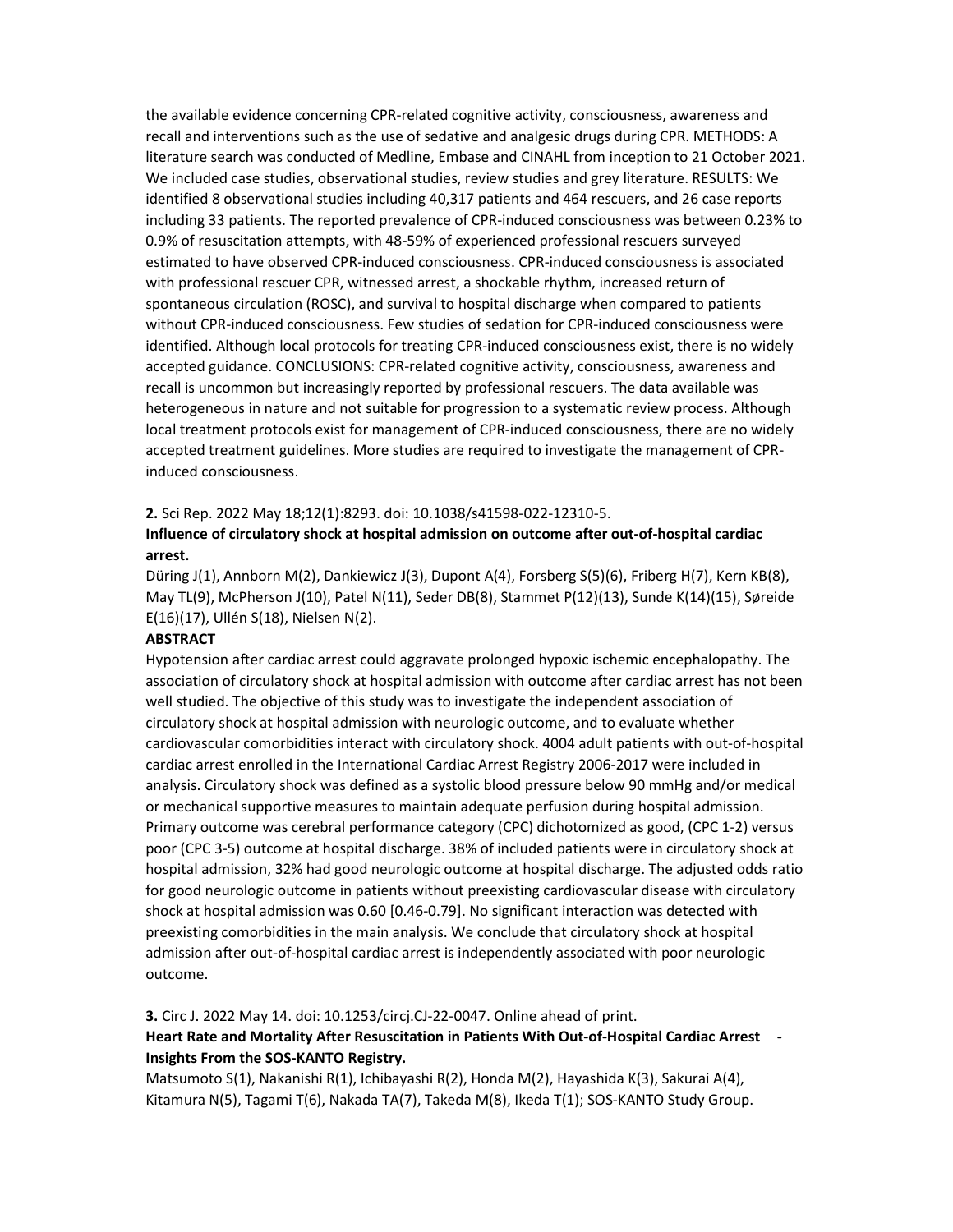#### **ABSTRACT**

BACKGROUND: Heart rate (HR) predicts outcomes in patients with acute coronary syndrome (ACS), whereas the impact of HR on outcomes after out-of-hospital cardiac arrest (OHCA) remains unclear. This study aimed to investigate the impact of HR after resuscitation on outcomes after OHCA and whether the impact differs with OHCA etiology.Methods and Results: Of 16,452 patients suffering from OHCA, this study analyzed 741 adults for whom HR after resuscitation was recorded by 12-lead electrocardiogram upon hospital arrival. Etiology of OHCA was categorized into 3 groups: ACS, non-ACS, and non-cardiac. Patients in each etiology group were further divided into tachycardia (>100 beats/min) and non-tachycardia (≤100 beats/min). The impact of HR on outcomes was evaluated in each group. Among the 741 patients, the mean age was 67.6 years and 497 (67.1%) patients were male. The primary outcome - 3-month all-cause mortality - was observed in 55.8% of patients. Tachycardia after resuscitation in patients with ACS was significantly associated with higher all-cause mortality at 3 months (P=0.002), but there was no significant association between tachycardia and mortality in non-ACS and non-cardiac etiology patients. In a multivariate analysis model, the incidence of tachycardia after resuscitation independently predicted higher 3-month all-cause mortality in OHCA patients with ACS (hazard ratio: 2.17 [95% confidence interval: 1.05-4.48], P=0.04). CONCLUSIONS: Increased HR after resuscitation was associated with higher mortality only in patients with ACS.

4. BMC Emerg Med. 2022 May 14;22(1):84. doi: 10.1186/s12873-022-00641-5.

Association between initial body temperature on hospital arrival and neurological outcome among patients with out-of-hospital cardiac arrest: a multicenter cohort study (the CRITICAL study in Osaka, Japan).

Yoshimura S(1), Kiguchi T(2), Irisawa T(3), Yamada T(4), Yoshiya K(5), Park C(6), Nishimura T(7), Ishibe T(8), Yagi Y(9), Kishimoto M(10), Kim SH(11), Hayashi Y(12), Sogabe T(13), Morooka T(14), Sakamoto H(15), Suzuki K(16), Nakamura F(17), Matsuyama T(18), Okada Y(1), Nishioka N(1), Matsui S(19), Kimata S(1), Kawai S(1), Makino Y(1), Kitamura T(19), Iwami T(20); the, CRITICAL Study Group Investigators.

# **ABSTRACT**

BACKGROUND: The association between spontaneous initial body temperature on hospital arrival and neurological outcomes has not been sufficiently studied in patients after out-of-hospital cardiac arrest (OHCA). METHODS: From the prospective database of the Comprehensive Registry of Intensive Care for OHCA Survival (CRITICAL) study in Osaka, Japan, we enrolled all patients with OHCA of medical origin aged > 18 years for whom resuscitation was attempted and who were transported to participating hospitals between 2012 and 2019. We excluded patients who were not witnessed by bystanders and treated by a doctor car or helicopter, which is a car/helicopter with a physician. The patients were categorized into three groups according to their temperature on hospital arrival: ≤35.9 °C, 36.0-36.9 °C (normothermia), and ≥ 37.0 °C. The primary outcome was 1 month survival, with a cerebral performance category of 1 or 2. Multivariable logistic regression analyses were performed to evaluate the association between temperature and outcomes (normothermia was used as the reference). We also assessed this association using cubic spline regression analysis. RESULTS: Of the 18,379 patients in our database, 5014 witnessed adult OHCA patients of medical origin from 16 hospitals were included. When analyzing 3318 patients, OHCA patients with an initial body temperature of ≥37.0 °C upon hospital arrival were associated with decreased favorable neurological outcomes (6.6% [19/286] odds ratio, 0.51; 95% confidence interval, 0.27-0.95) compared to patients with normothermia (16.4% [180/1100]), whereas those with an initial body temperature of ≤35.9 °C were not associated with decreased favorable neurological outcomes (11.1% [214/1932]; odds ratio, 0.78; 95% confidence interval, 0.56-1.07). The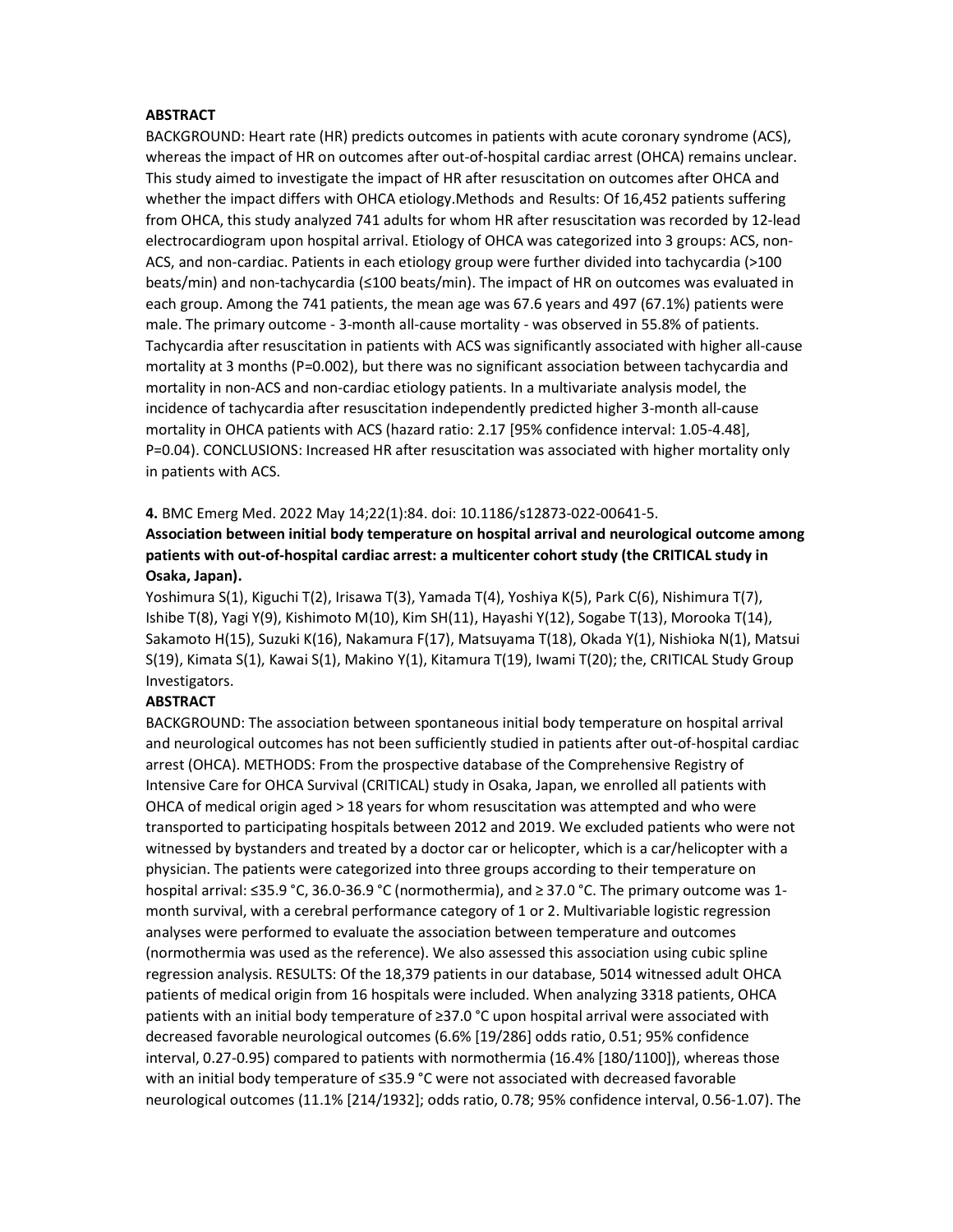cubic regression splines demonstrated that a higher body temperature on arrival was associated with decreased favorable neurological outcomes, and a lower body temperature was not associated with decreased favorable neurological outcomes. CONCLUSIONS: In adult patients with OHCA of medical origin, a higher body temperature on arrival was associated with decreased favorable neurologic outcomes.

#### IN-HOSPITAL CARDIAC ARREST

1. Resuscitation. 2022 May 14:S0300-9572(22)00155-1. doi: 10.1016/j.resuscitation.2022.05.006. Online ahead of print.

#### Acute Respiratory Distress Syndrome after In-Hospital Cardiac Arrest.

Shih JA(1), Robertson HK(2), Issa MS(3), V Grossestreuer A(3), Donnino MW(4), Berg KM(5), Moskowitz A(6).

# **ABSTRACT**

OBJECTIVE: Acute respiratory distress syndrome (ARDS) after out-of-hospital cardiac arrest is common and associated with worse outcomes. In the hospital setting, there are many potential risk factors for post-arrest ARDS, such as aspiration, sepsis, and shock. ARDS after in-hospital cardiac arrest (IHCA) has not been characterized. METHODS: We performed a single-center retrospective study of adult patients admitted to the hospital between 2014-2018 who suffered an IHCA, achieved return of spontaneous circulation (ROSC), and were either already intubated at the time of arrest or within 2 hours of ROSC. Post-IHCA ARDS was defined as meeting the Berlin criteria in the first 3 days following ROSC. Outcomes included alive-and-ventilator free days across 28 days, hospital length-ofstay, hospital mortality, and hospital disposition. RESULTS: Of 203 patients included, 146 (71.9%) developed ARDS. In unadjusted analysis, patients with ARDS had fewer alive-and-ventilator-free days over 28 days with a median of 1 (IQR: 0, 21) day, compared to 18 (IQR: 0, 25) days in patients without ARDS (p = 0.03). However, this association was not significant after multivariate adjustment. There was also a non-significant longer hospital length-of-stay (15 [IQR: 7, 26] vs 10 [IQR: 7, 22] days, p = 0.25; median adjusted increase in ARDS patients: 3 [95% CI: -2-8] days, p = 0.27) and higher hospital mortality (53% vs 44%, p = 0.26; aOR 1.6 [95% CI: 0.8-2.9], p = 0.17) in the ARDS group. CONCLUSION: Among IHCA patients, almost three-quarters developed ARDS within 3 days of ROSC. As in out of hospital cardiac arrest, post-IHCA ARDS is common.

2. Resuscitation. 2022 Jun;175:175-176. doi: 10.1016/j.resuscitation.2022.03.034. Emergency department cardiac arrest. Giamello JD(1), Bertone C(2), Lauria G(3). NO ABSTRACT AVAILABLE

# 3. J Affect Disord. 2022 May 13;310:452-458. doi: 10.1016/j.jad.2022.05.046. Online ahead of print. Psychiatric morbidity among survivors of in-hospital cardiopulmonary resuscitation: A nationwide cohort study in South Korea.

Oh TK(1), Park HY(2), Song IA(3).

## **ABSTRACT**

BACKGROUND: We aimed to examine the prevalence and associated factors of newly developed psychiatric morbidity among survivors of in-hospital cardiopulmonary resuscitation (ICPR). Additionally, we investigated whether pre-existing and newly developed psychiatric morbidities affect long-term mortality. METHODS: We extracted data from the National Health Insurance Service database in South Korea. Adult ICPR survivors who underwent ICPR from January 1, 2010, to December 31, 2018, and who were alive for more than 1 year after ICPR were enrolled. Depression, anxiety, substance abuse, and post-traumatic stress disorder (PTSD) were evaluated as psychiatric morbidity. RESULTS: A total of 22,611 survivors of ICPR from 615 hospitals in South Korea were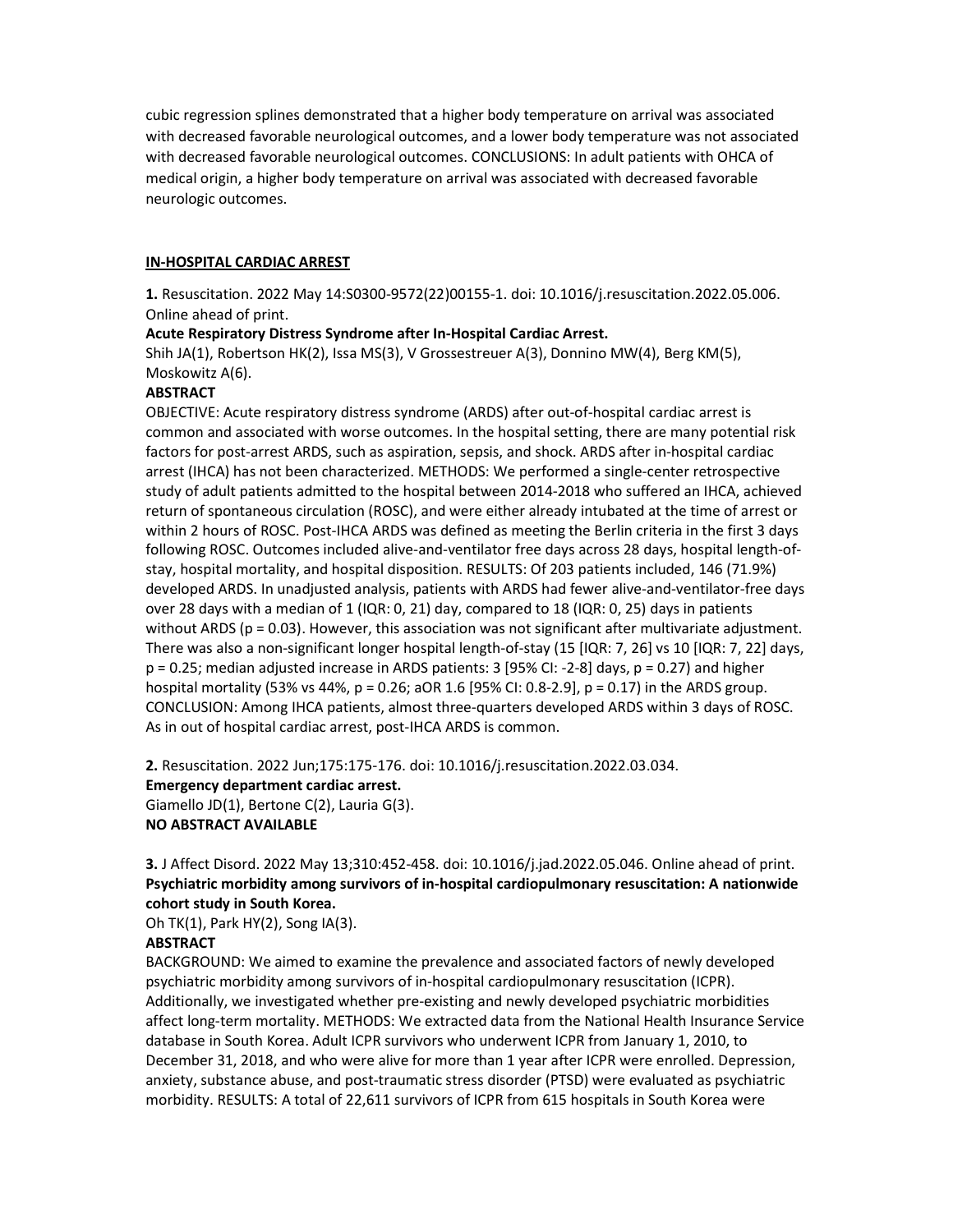included in the final analysis. Among them, 7825 (34.6%) had pre-existing psychiatric morbidity before ICPR, while 2524 (11.2%) had newly developed psychiatric morbidity after ICPR. In multivariable Cox regression analysis, compared to the no psychiatric morbidity group, the preexisting psychiatric morbidity group (adjusted hazard ratio, 1.02; 95% confidence interval, 0.94, 1.11; P = 0.629) and the newly developed psychiatric morbidity group (adjusted hazard ratio, 1.02; 95% confidence interval, 0.90, 1.15; P = 0.798) were not associated with 1-year all-cause mortality among 1-year survivors of ICPR. LIMITATION: Retrospective cohort design. CONCLUSIONS: In South Korea, 11.2% of ICPR survivors had newly developed psychiatric morbidity such as depression, anxiety disorder, substance abuse, and PTSD within 1 year after ICPR. However, both pre-existing and newly developed psychiatric morbidities were not associated with 1-year all-cause mortality among 1-year survivors of ICPR.

#### INJURIES AND CPR

No articles identified.

## CAUSE OF THE ARREST

1. Resuscitation. 2022 Jun;175:171-172. doi: 10.1016/j.resuscitation.2022.03.031. A debate on the relationship between out-of-hospital cardiac arrest attributed to poisoning and good neurological outcome. Zhou C(1), Ye L(2), Luo C(3), Wang G(4), Xu P(5).

NO ABSTRACT AVAILABLE

2. Resuscitation. 2022 Jun;175:173-174. doi: 10.1016/j.resuscitation.2022.04.010. Reply to: A debate on the relationship between out-of-hospital cardiac arrest attributed to poisoning and good neurological outcome. Hüser C(1), Seewald S(2). NO ABSTRACT AVAILABLE

3. Forensic Sci Med Pathol. 2022 Jun;18(2):156-164. doi: 10.1007/s12024-022-00466-5. Epub 2022 Mar 29.

## Sudden cardiac deaths have higher proportion of left stellate ganglionitis.

Tse R(1)(2), Garland J(3), McCarthy S(4), Ondruschka B(5), Bardsley EN(6), Wong CX(7), Stables S(4)(8), Paton JFR(6).

## **ABSTRACT**

One of the hypothesized mechanisms of sudden cardiac death in humans is an arrhythmia precipitated by increased sympathetic outflow to a compromised heart. The stellate ganglia provide the main sympathetic innervation to the heart, where the left stellate ganglion appears to play a role in arrhythmogenesis. Case reports of sudden cardiac death have described left stellate ganglion inflammation but no larger studies have been performed. Thus, we have specifically assessed whether the left stellate ganglion was inflamed in those dying from sudden cardiac death versus other causes of death. Thirty-one left stellate ganglia were resected from cadavers diagnosed with sudden cardiac deaths and compared with 18 ganglia from cadavers diagnosed with non-sudden cardiac deaths. Ganglia were stained with hematoxylin and eosin and lymphocytic aggregates compared. The proportion of left stellate ganglion inflammation (77%) was significantly higher in deaths from sudden cardiac deaths than non-sudden cardiac deaths (33%). This study provides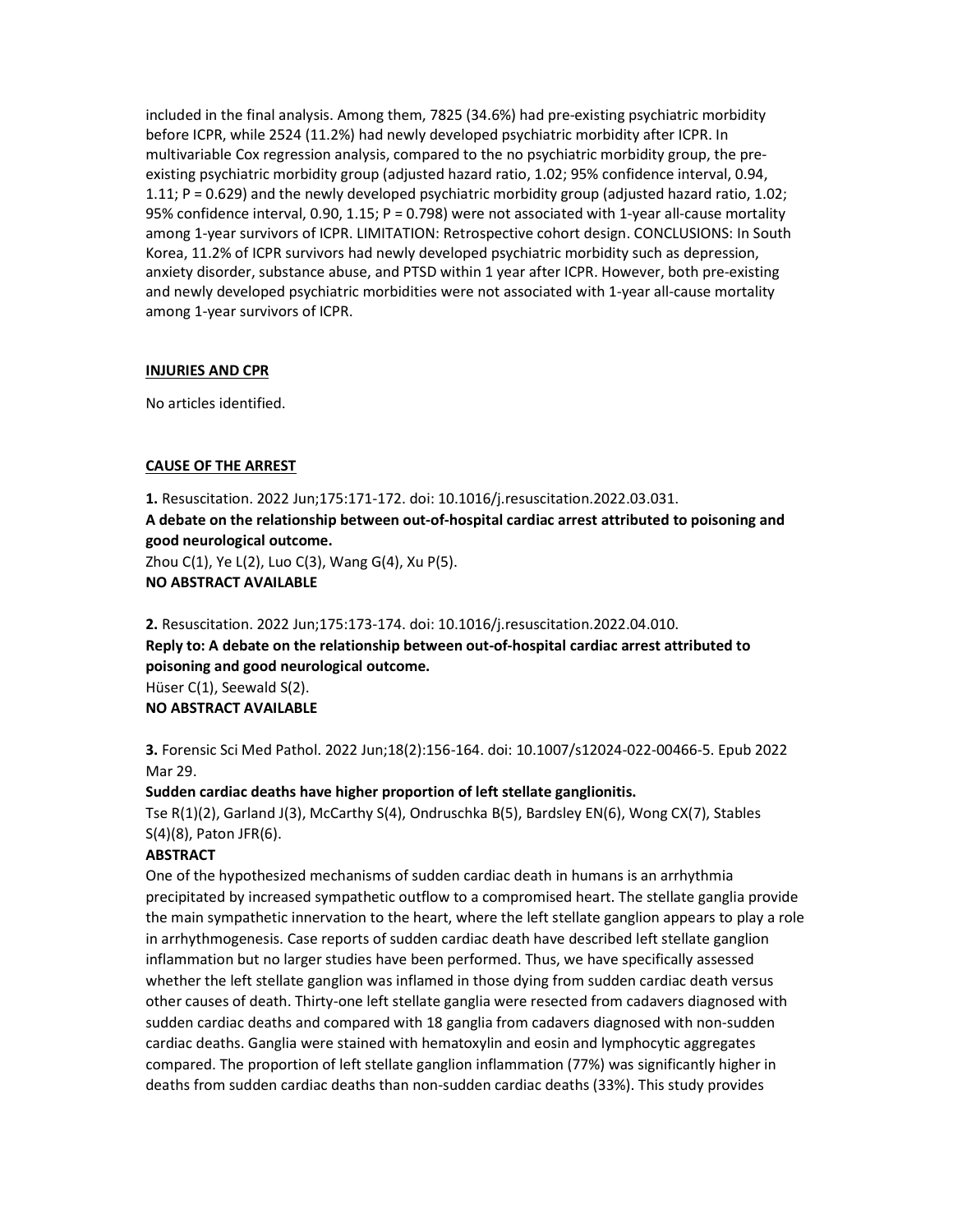information on a previously recognized, but understudied, structure that may help understand sudden cardiac death. We found high prevalence of stellate ganglion inflammation and propose that this may trigger sympathetic storms.

#### END-TIDAL CO<sub>2</sub>

No articles identified.

#### ORGAN DONATION

No articles identified.

#### FEEDBACK

No articles identified.

# **DRUGS**

# 1. BMC Nurs. 2022 May 16;21(1):116. doi: 10.1186/s12912-022-00895-1. Nurses' knowledge and understanding of obstacles encountered them when administering resuscitation medications: a cross-sectional study from Palestine. Qedan RI(1), Daibes MA(1), Al-Jabi SW(1), Koni AA(1)(2), Zyoud SH(3)(4)(5).

#### ABSTRACT

BACKGROUND: Medication errors (ME) are one of the most important reasons for patient morbidity and mortality, but insufficient drug knowledge among nurses is considered a major factor in drug administration errors. Furthermore, the complex and stressful systems surrounding resuscitation events increase nursing errors. AIMS: This study aimed to assess the knowledge about resuscitation medications and understand the obstacles faced by nurses when giving resuscitation medications. Additionally, errors in the reporting of resuscitation medication administration and the reasons that prevented nurses from reporting errors were investigated. METHODS: A cross-sectional study was conducted in the West Bank, Palestine. Convenient sampling was used to collect data, which was collected via a face-to-face interview questionnaire taken from a previous study. The questionnaire consisted of five parts: demographic data, knowledge of resuscitation medications (20 true/false questions), self-evaluation and causes behind not reporting ME, with suggestions to decrease ME. RESULTS: A total of 200 nurses participated in the study. Nurses were found to have insufficient knowledge about resuscitation medications (58.6%). A high knowledge score was associated with male nurses, those working in the general ward, the cardiac care unit (CCU), the intensive care unit (ICU) and the general ward. The main obstacles nurses faced when administering resuscitation medication were the chaotic environment in cardiopulmonary resuscitation (62%), the unavailability of pharmacists for a whole day (61%), and different medications that look alike in the packaging (61%). Most nurses (70.5%) hoped to gain additional training. In our study, we found no compatibility in the definition of ME between nurses and hospitals (43.5%). CONCLUSIONS: Nurses had insufficient knowledge of resuscitation medications. One of the obstacles nurses faced was that pharmacists should appropriately arrange medications, and nurses wanted continuous learning and additional training about resuscitation medications to decrease ME.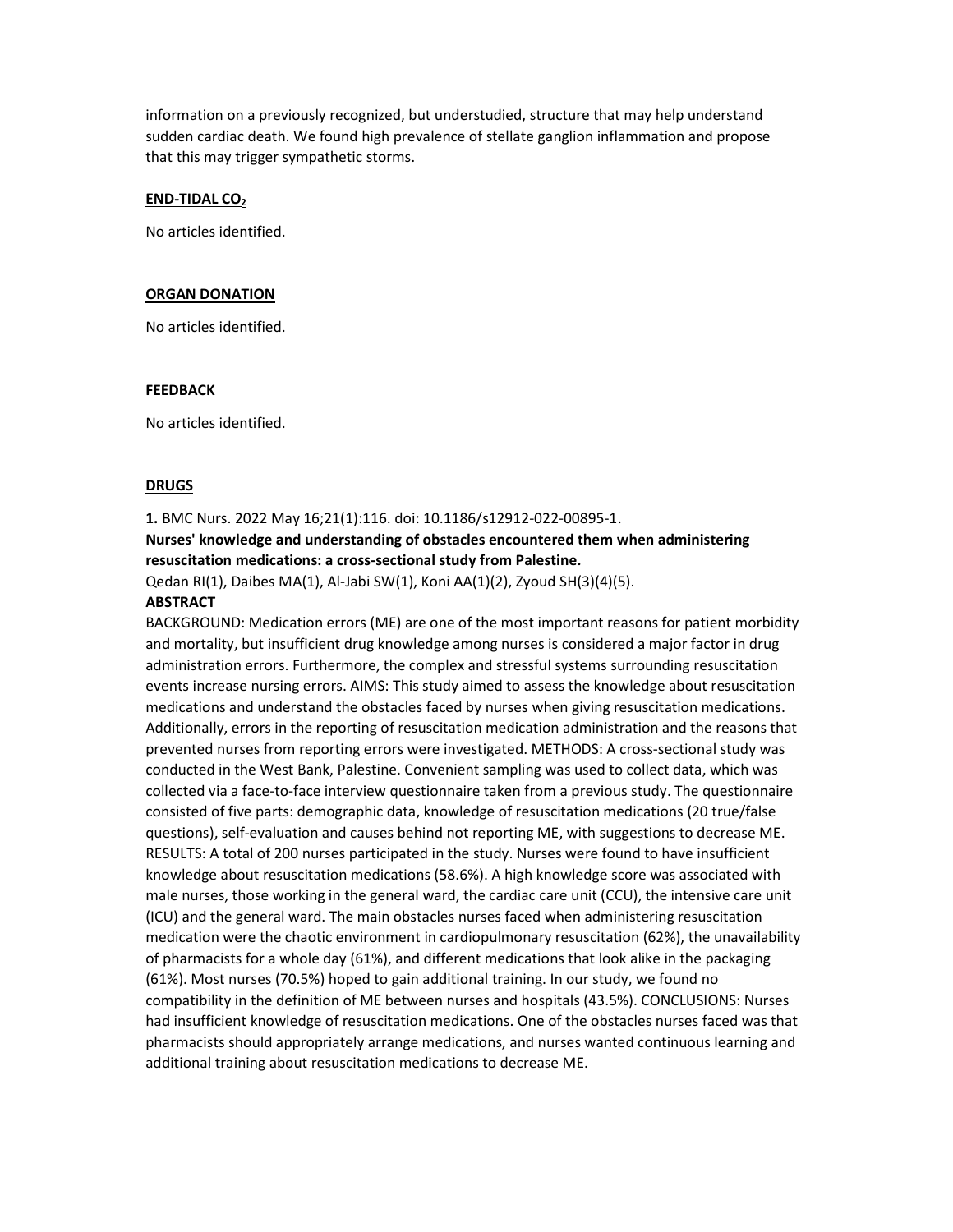# **TRAUMA**

1. Am Surg. 2022 May 15:31348221101479. doi: 10.1177/00031348221101479. Online ahead of print.

# Atrial Cannulation During Resuscitative Clamshell Thoracotomy.

Willis G(1), Robinson JN(1), Green JM(1), Dieffenbaugher ST(1), Madjarov JM(2), LeNoir BJ(2), Frederick JR(2), Sing RF(1), Cunningham KW(1).

# ABSTRACT

BACKGROUND: Resuscitative thoracotomy and clamshell thoracotomy are performed in the setting of traumatic arrest with the intent of controlling hemorrhage, relieving tamponade, and providing open chest cardiopulmonary resuscitation. Historically, return of spontaneous circulation rates for penetrating traumatic arrest as well as out of hospital survival have been reported as low as 40% and 10%. Vascular access can be challenging in patients who have undergone a traumatic arrest and can be a limiting step to effective resuscitation. Atrial cannulation is a well-established surgical technique in cardiac surgery. Herein, we present a case series detailing our application of this technique in the context of acute trauma resuscitation during clamshell thoracotomy for traumatic arrest in the emergency department. METHODS: A retrospective case series of atrial cannulation during traumatic arrest was conducted in Charlotte, NC at Carolinas Medical Center an urban level 1 trauma center. RESULTS: The mean rate of return of spontaneous circulation in our series, 60%, was greater than previously published upper limit of return of spontaneous circulation for penetrating causes of traumatic arrest. DISCUSSION: Intravenous access can be difficult to establish in the hypovolemic and exsanguinating patient. Traditional methods of vascular access may be insufficient in the setting of central vascular injury. Atrial appendage cannulation during atrial cannulation is a quick and reliable technique to achieve vascular access that employs common methods from cardiac surgery to improve resuscitation of traumatic arrest.

## VENTILATION

1. Resuscitation. 2022 May 18:S0300-9572(22)00158-7. doi: 10.1016/j.resuscitation.2022.05.008. Online ahead of print.

## Airway Strategy and Ventilation Rates in the Pragmatic Airway Resuscitation Trial.

Wang H(1), Jaureguibeitia X(2), Aramendi E(3), Nichol G(4), Aufderheide T(5), Daya MR(6), Hansen M(7), Nassal M(8), Panchal A(9), Nikollah DA(10), Alonso E(11), Carlson J(12), Schmicker RH(13), Stephens S(14), Irusta U(15), Idris A(16).

# **ABSTRACT**

BACKGROUND: We sought to describe ventilation rates during out-of-hospital cardiac arrest (OHCA) resuscitation and their associations with airway management strategy and outcomes. METHODS: We analyzed continuous end-tidal carbon dioxide capnography data from adult OHCA enrolled in the Pragmatic Airway Resuscitation Trial (PART). Using automated signal processing techniques, we determined continuous ventilation rate for consecutive 10-second epochs after airway insertion. We defined hypoventilation as a ventilation rate <6 breaths/min. We defined hyperventilation as a ventilation rate >12 breaths/min. We compared differences in total and percentage post-airway hyper- and hypoventilation between airway interventions (laryngeal tube (LT) vs. endotracheal intubation (ETI). We also determined associations between hypo-/hyperventilation and OHCA outcomes (ROSC, 72-hour survival, hospital survival, hospital survival with favorable neurologic status). RESULTS: Adequate post-airway capnography were available for 1,010 (LT n=714, ETI n=296) of 3,004 patients. Median ventilation rates were: LT 8.0 (IQR 6.5-9.6) breaths/min, ETI 7.9 (6.5-9.7) breaths/min. Total duration and percentage of post-airway time with hypoventilation were similar between LT and ETI: median 1.8 vs. 1.7 minutes, p=0.94; median 10.5% vs. 11.5%, p=0.60. Total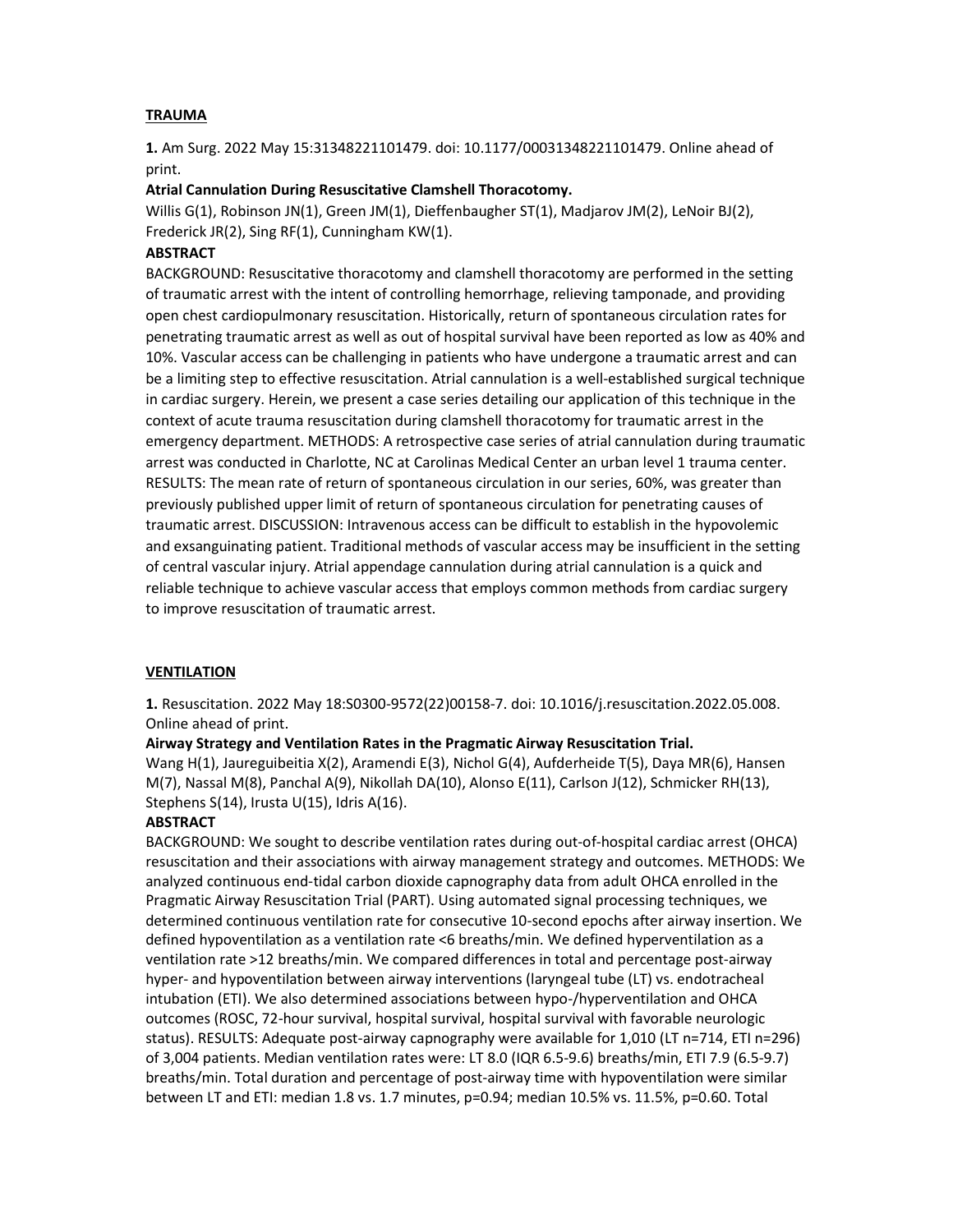duration and percentage of post-airway time with hyperventilation were similar between LT and ETI: median 0.4 vs. 0.4 minutes, p=0.91; median 2.1% vs. 1.9%, p=0.99. Hypo- and hyperventilation exhibited limited associations with OHCA outcomes. CONCLUSION: In the PART Trial, EMS personnel delivered post-airway ventilations at rates satisfying international guidelines, with only limited hypoor hyperventilation. Hypo- and hyperventilation durations did not differ between airway management strategy and exhibited uncertain associations with OCHA outcomes.

2. Am J Respir Crit Care Med. 2022 May 17. doi: 10.1164/rccm.202111-2644LE. Online ahead of print.

#### Gas Exchange and Respiratory Mechanics After a Cardiac Arrest: A Clinical Description of Cardiopulmonary Resuscitation-Associated Lung Edema.

Beloncle FM(1), Merdji H(2), Lesimple A(3), Pavlovsky B(4), Yvin E(5), Savary D(6), Mercat A(7), Meziani F(8), Richard JC(9).

NO ABSTRACT AVAILABLE

#### CERERBRAL MONITORING

1. Neurocrit Care. 2022 Jun;36(3):974-982. doi: 10.1007/s12028-021-01405-y. Epub 2021 Dec 6. Machine Learning for Early Detection of Hypoxic-Ischemic Brain Injury After Cardiac Arrest. Mansour  $A(\#)(1)(2)$ , Fuhrman JD $(\#)(3)$ , Ammar FE $(1)$ , Loggini A $(1)$ , Davis J $(1)$ , Lazaridis C $(1)(2)$ , Kramer C(1)(2), Goldenberg FD(4)(5), Giger ML(6).

#### ABSTRACT

BACKGROUND: Establishing whether a patient who survived a cardiac arrest has suffered hypoxicischemic brain injury (HIBI) shortly after return of spontaneous circulation (ROSC) can be of paramount importance for informing families and identifying patients who may benefit the most from neuroprotective therapies. We hypothesize that using deep transfer learning on normalappearing findings on head computed tomography (HCT) scans performed after ROSC would allow us to identify early evidence of HIBI. METHODS: We analyzed 54 adult comatose survivors of cardiac arrest for whom both an initial HCT scan, done early after ROSC, and a follow-up HCT scan were available. The initial HCT scan of each included patient was read as normal by a board-certified neuroradiologist. Deep transfer learning was used to evaluate the initial HCT scan and predict progression of HIBI on the follow-up HCT scan. A naive set of 16 additional patients were used for external validation of the model. RESULTS: The median age (interquartile range) of our cohort was 61 (16) years, and 25 (46%) patients were female. Although findings of all initial HCT scans appeared normal, follow-up HCT scans showed signs of HIBI in 29 (54%) patients (computed tomography progression). Evaluating the first HCT scan with deep transfer learning accurately predicted progression to HIBI. The deep learning score was the most significant predictor of progression (area under the receiver operating characteristic curve = 0.96 [95% confidence interval 0.91-1.00]), with a deep learning score of 0.494 having a sensitivity of 1.00, specificity of 0.88, accuracy of 0.94, and positive predictive value of 0.91. An additional assessment of an independent test set confirmed high performance (area under the receiver operating characteristic curve = 0.90 [95% confidence interval 0.74-1.00]). CONCLUSIONS: Deep transfer learning used to evaluate normal-appearing findings on HCT scans obtained early after ROSC in comatose survivors of cardiac arrest accurately identifies patients who progress to show radiographic evidence of HIBI on follow-up HCT scans.

2. Am J Emerg Med. 2022 Jun;56:280-281. doi: 10.1016/j.ajem.2021.07.019. Epub 2021 Jul 21. Prehospital, post-ROSC blood pressure and associated neurologic outcome: Do not dismiss other outcome cofounders.

Jouffroy R(1), Vivien B(2).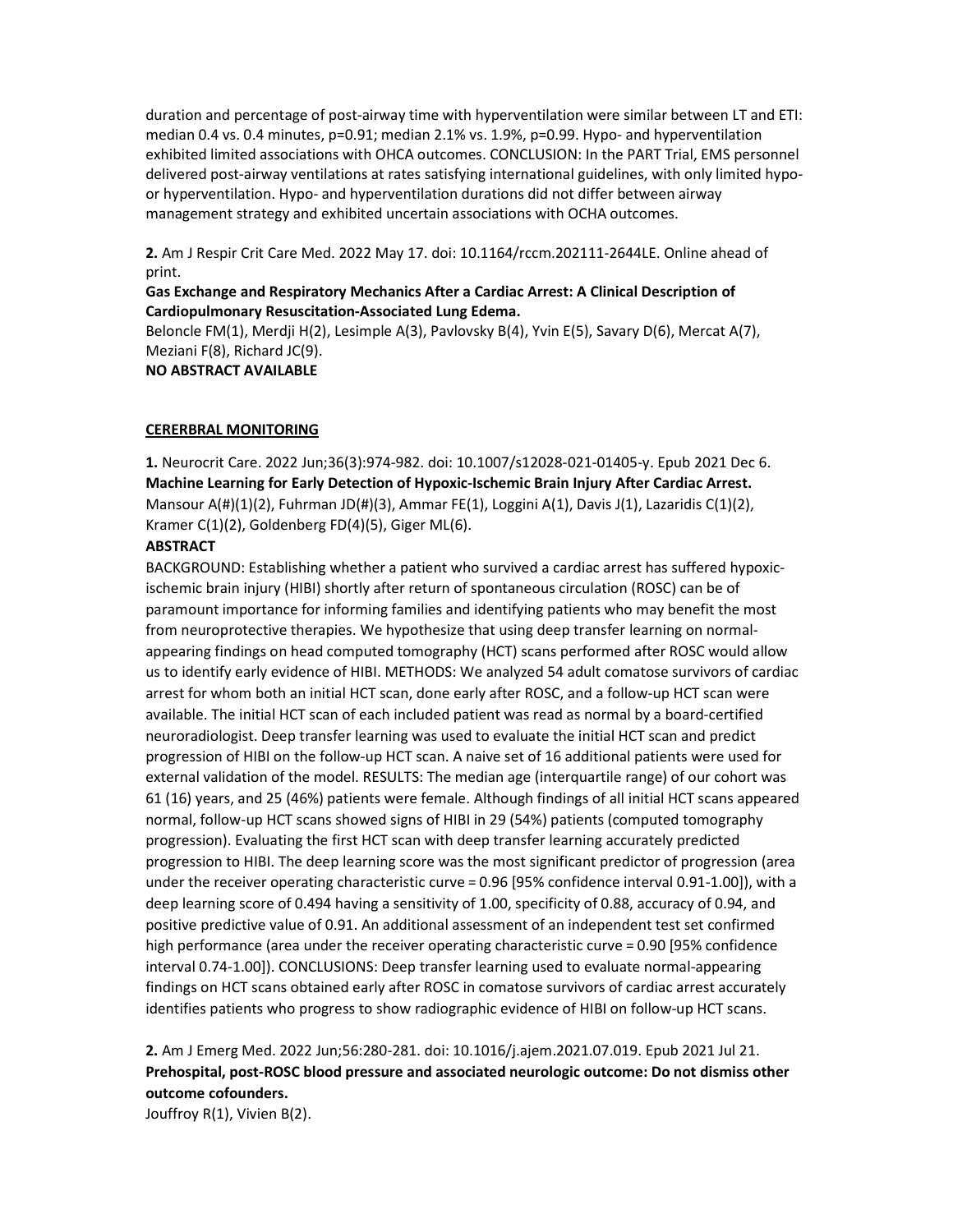#### NO ABSTRACT AVAILABLE

3. Rev Esp Cardiol (Engl Ed). 2022 May 12:S1885-5857(22)00069-X. doi: 10.1016/j.rec.2022.03.004. Online ahead of print.

# Bispectral index and suppression ratio after cardiac arrest: are they useful as bedside tools for rational treatment escalation plans? [Article in English, Spanish]

Arbas-Redondo E(1), Rosillo-Rodríguez SO(2), Merino-Argos C(3), Marco-Clement I(3), Rodríguez-Sotelo L(3), Martínez-Marín LA(3), Martín-Polo L(3), Vélez-Salas A(3), Caro-Codón J(2), García-Arribas D(4), Armada-Romero E(2), López-De-Sa E(2).

# **ABSTRACT**

INTRODUCTION AND OBJECTIVES: Myocardial dysfunction contributes to early mortality (24-72 hours) among survivors of a cardiac arrest (CA). The benefits of mechanical support in refractory shock should be balanced against the patient's potential for neurological recovery. To date, these early treatment decisions have been taken based on limited information leading mainly to undertreatment. Therefore, there is a need for early, reliable, accessible, and simple tools that offer information on the possibilities of neurological improvement. METHODS: We collected data from bispectral index (BIS) and suppression ratio (SR) monitoring of adult comatose survivors of CA managed with targeted temperature management (TTM). Neurological status was assessed according to the Cerebral Performance Category (CPC) scale. RESULTS: We included 340 patients. At the first full neurological evaluation, 211 patients (62.1%) achieved good outcome or CPC 1-2. Mean BIS values were significantly higher and median SR lower in patients with CPC 1-2. An average BIS> 26 during first 12 hours of TTM predicted good outcome with 89.5% sensitivity and 75.8% specificity (AUC of 0.869), while average SR values> 24 during the first 12 hours of TTM predicted poor outcome (CPC 3-5) with 91.5% sensitivity and 81.8% specificity (AUC, 0.906). Hourly BIS and SR values exhibited good predictive performance (AUC> 0.85), as soon as hour 2 for SR and hour 4 for BIS. CONCLUSIONS: BIS/SR are associated with patients' potential for neurological recovery after CA. This finding could help to create awareness of the possibility of a better outcome in patients who might otherwise be wrongly considered as nonviable and to establish personalized treatment escalation plans.

## ULTRASOUND AND CPR

No articles identified.

## ORGANISATION AND TRAINING

1. N Engl J Med. 2022 May 19;386(20):1953-1954. doi: 10.1056/NEJMc2200833. Use of a Drone-Delivered Automated External Defibrillator in an Out-of-Hospital Cardiac Arrest. Schierbeck S(1), Svensson L(1), Claesson A(1). NO ABSTRACT AVAILABLE

2. J Med Internet Res. 2022 May 18;24(5):e38508. doi: 10.2196/38508. A Short Intervention and an Interactive e-Learning Module to Motivate Medical and Dental Students to Enlist as First Responders: Implementation Study.

Taramarcaz  $V(H)(1)$ , Herren T(#)(1), Golay E(1), Regard S(1), Martin-Achard S(2), Mach F(3), Schnetzler N(1), Ricci G(1), Zamberg I(4), Larribau R(1), Niquille M(1), Suppan M(4), Schiffer E(4), Suppan L(1).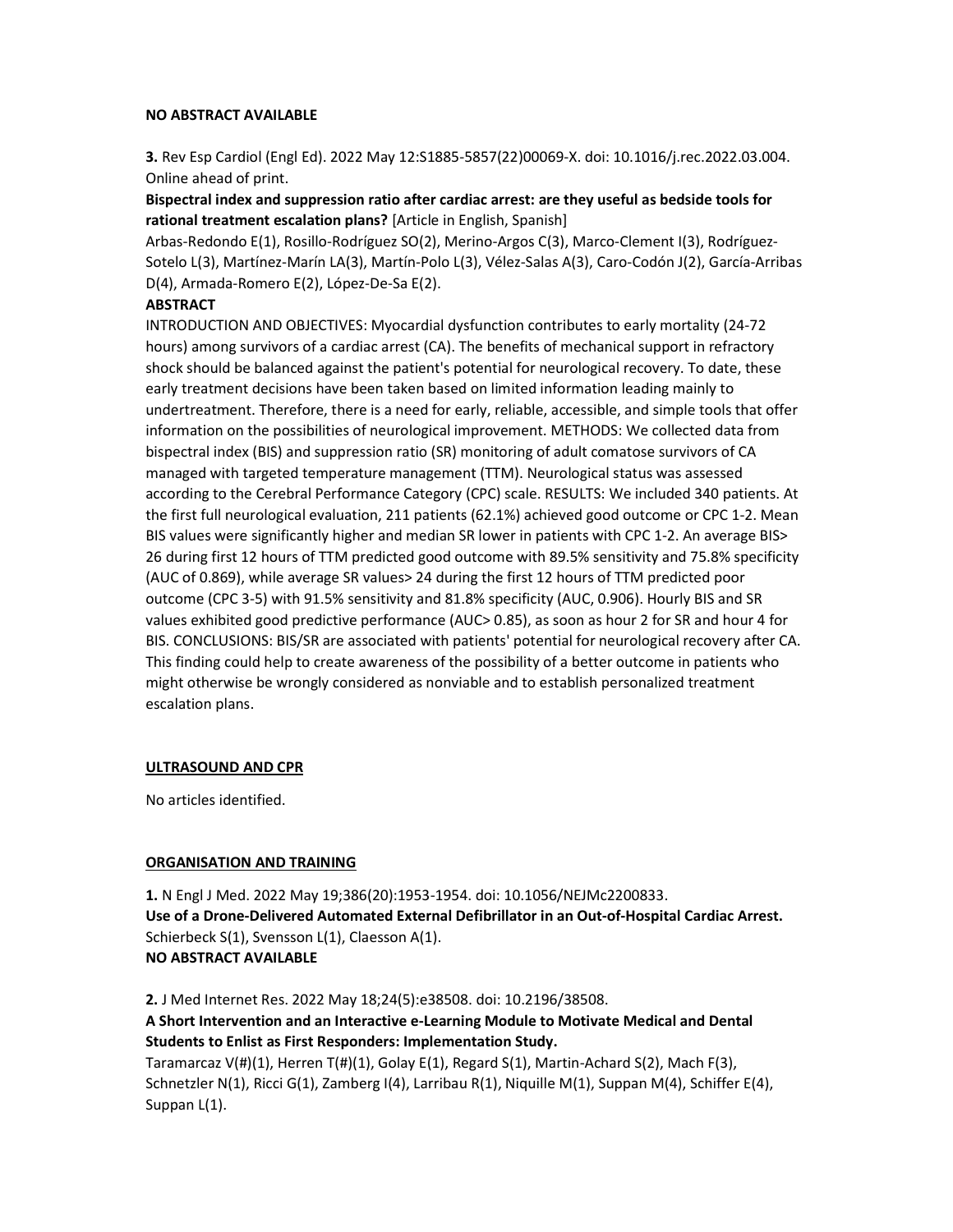#### **ABSTRACT**

BACKGROUND: Prompt and proficient basic life support (BLS) maneuvers are essential to increasing the odds of survival after out-of-hospital cardiac arrest. However, significant time can elapse before the arrival of professional rescuers. To decrease these delays, many countries have developed first responder networks. These networks are composed of BLS-certified lay or professional rescuers who can be dispatched by emergency medical communication centers to take care of those who experience out-of-hospital cardiac arrest. Many systems are, however, limited by a relatively low number of active first responders, and first-year medical and dental students may represent an almost untapped pool of potential rescuers. On top of providing an enhanced BLS coverage to the population, this could also help medical students be better prepared to their future role as certified health care providers and address societal expectations regarding health care students. OBJECTIVE: Our objective was to describe the impact of a short motivational intervention followed by a blended BLS course (e-learning and practice session) designed to motivate first-year medical and dental students to enlist as first responders. METHODS: A short, web-based, motivational intervention presenting this project took place, and first-year University of Geneva, Faculty of Medicine students were provided with a link to the study platform. Those who agreed to participate were redirected to a demographic questionnaire before registering on the platform. The participants were then asked to answer a second questionnaire designed to determine their baseline knowledge prior to following an interactive e-learning module. Upon completion, a web-based booking form enabling them to register for a 1-hour practice session was displayed. These sessions were held by senior medical students who had been trained and certified as BLS instructors. The participants who attended these practice sessions were asked to answer a postcourse questionnaire before receiving the certificate enabling them to register as first responders. RESULTS: Out of the 529 first-year students registered at University of Geneva, Faculty of Medicine on January 14, 2021, 190 (35.9%) initially agreed to participate. Moreover, 102 (19.3%) attended the practice sessions, and 48 (9.1%) had completed all training and enlisted as first responders on the dedicated platform, Save a Life, at 6 months (July 14, 2021). Postcourse confidence in resuscitation skills was associated with a higher likelihood of registering as first responder (P=.03). No association was found between prior BLS knowledge and the probability of registering to a practice session (P=.59), of obtaining a course completion certificate (P=.29), or of enlisting as first responder (P=.56). CONCLUSIONS: This study shows that a motivational intervention associated with a short BLS course can convince medical students to enlist as first responders. Further studies are needed to understand the rather low proportion of medical students finally registering as first responders.

#### 3. BMC Palliat Care. 2022 May 18;21(1):79. doi: 10.1186/s12904-022-00975-8.

Eleven-year retrospective study characterizing patients with severe brain damage and poor neurological prognosis -role of physicians' attitude toward life-sustaining treatment. Wakatake H(1), Hayashi K(2), Kitano Y(2), Hsu HC(3), Yoshida T(4), Masui Y(2), Taira Y(2), Fujitani  $S(4)$ .

## **ABSTRACT**

BACKGROUND: Severe brain hemorrhage/infarction and cardiac arrest constitute the most critical situations leading to poor neurological prognosis. Characterization of these patients is required to offer successful end-of-life care, but actual practice is affected by multiple confounding factors, including ethicolegal issues, particular in Japan and Asia. The aim of this study is to evaluate the clinical courses of patients with severe brain damage and to assess the preference of end-of-life care for these patients in Japanese hospitals. METHODS: A retrospective observational study was conducted between 2008 and 2018. All intracranial hemorrhage/infarction and cardiac arrest outpatients (n = 510) who were admitted to our two affiliated hospitals and survived but with poor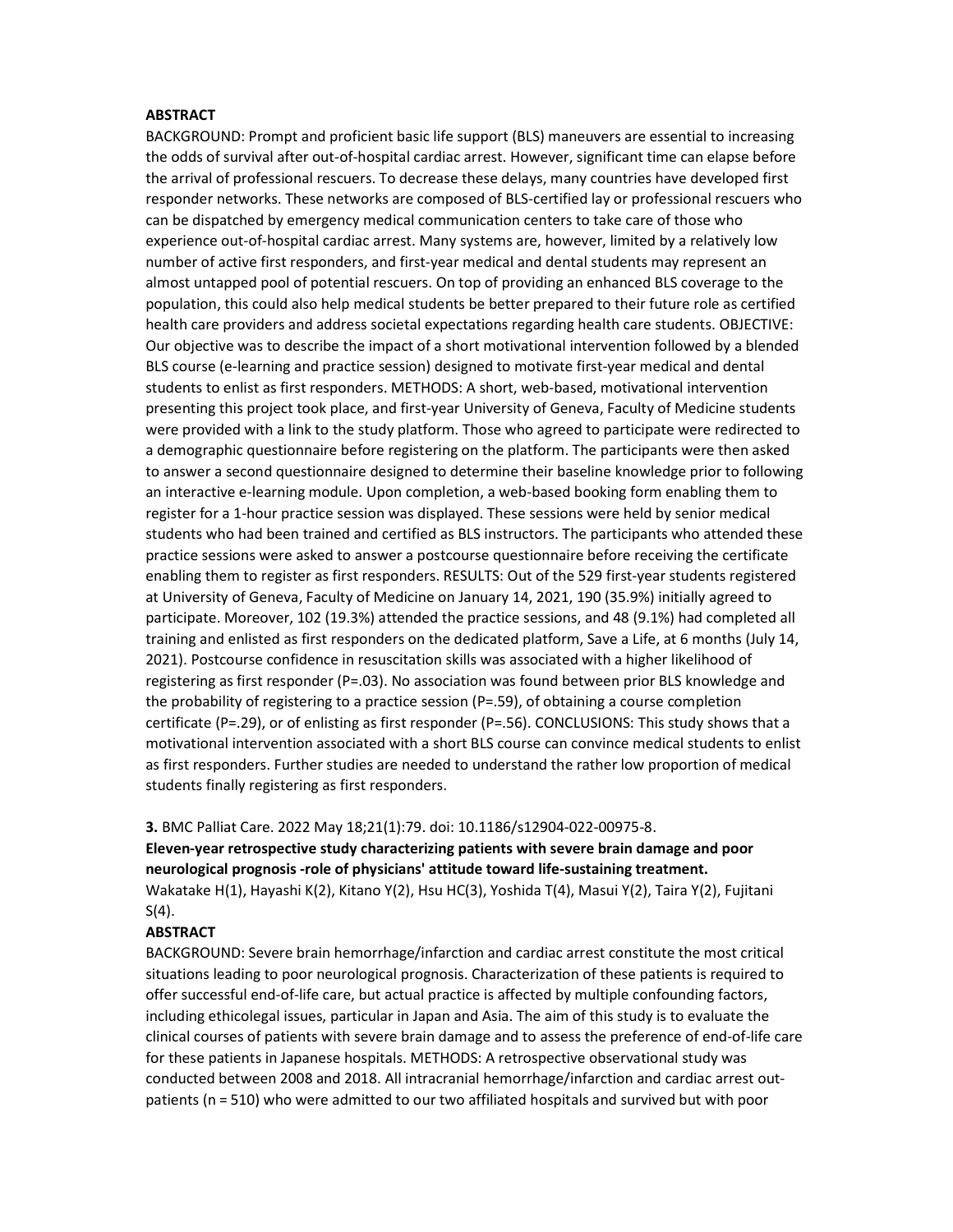neurologic outcomes were included. Demographic characteristics as well as prognosis and treatment policies were also assessed. RESULTS: Patients were divided into two categories; cases with absent brainstem reflex (BSR) (BSR[-]) and those with preserved BSR (BSR[ +]). The survival rate was higher and the length of hospitalization was longer in patients with BSR[ +] than in those with BSR[-]. Among three life-sustaining policies (i.e., aggressive treatment, withdrawal of treatment, and withholding of treatment), withholding of treatment was adopted to most patients. In BSR[-], the proportion of three treatment policies performed at the final decision did not differ from that at the initial diagnosis on neurological status ( $p = 0.432$ ). In contrast, this proportion tended to be altered in BSR[ +] (p = 0.072), with a decreasing tendency of aggressive treatment and a modest increasing tendency of withdrawal of treatment. Furthermore, the requests from patients' families to withdraw life-sustaining treatment, including discontinuation of mechanical ventilation, increased, but actual implementation of withdrawal by physicians was less than half of the requests. CONCLUSIONS: BSR constitutes a crucial determinant of mortality and length of hospitalization in comatose patients with severe brain damage. Although the number of withdrawal of life-sustaining treatment tends to increase over time in BSR[ +] patients, there are many more requests from patients' families for withdrawal. Since physicians has a tendency to desist from withdrawing life-sustaining treatment, more in-depth communication between medical staff and patients' families will facilitate mutual understanding over ethicolegal and religious issues and may thus improve end-of-life care.

#### 4. Crit Care. 2022 May 16;26(1):137. doi: 10.1186/s13054-022-03999-x.

Termination-of-resuscitation rule in the emergency department for patients with refractory outof-hospital cardiac arrest: a nationwide, population-based observational study.

Goto Y(1), Funada A(2), Maeda T(3), Goto Y(4).

#### **ABSTRACT**

BACKGROUND: In Japan, emergency medical service (EMS) providers are prohibited from field termination-of-resuscitation (TOR) in out-of-hospital cardiac arrest (OHCA) patients. In 2013, we developed a TOR rule for emergency department physicians (Goto's TOR rule) immediately after hospital arrival. However, this rule is subject to flaws, and there is a need for revision owing to its relatively low specificity for predicting mortality compared with other TOR rules in the emergency department. Therefore, this study aimed to develop and validate a modified Goto's TOR rule by considering prehospital EMS cardiopulmonary resuscitation (CPR) duration. METHODS: We analysed the records of 465,657 adult patients with OHCA from the All-Japan Utstein registry from 2016 to 2019 and divided them into two groups: development (n = 231,363) and validation (n = 234,294). The primary outcome measures were specificity, false-positive rate (FPR), and positive predictive value (PPV) of the revised TOR rule in the emergency department for predicting 1-month mortality. RESULTS: Recursive partitioning analysis for the development group in predicting 1-month mortality revealed that a modified Goto's TOR rule could be defined if patients with OHCA met the following four criteria: (1) initial asystole, (2) unwitnessed arrest by any laypersons, (3) EMS-CPR duration > 20 min, and (4) no prehospital return of spontaneous circulation (ROSC). The specificity, FPR, and PPV of the rule for predicting 1-month mortality were 99.2% (95% confidence interval [CI], 99.0- 99.4%), 0.8% (0.6-1.0%), and 99.8% (99.8-99.9%), respectively. The proportion of patients who fulfilled the rule and the area under the receiver operating curve (AUC) was 27.5% (95% CI 27.3- 27.7%) and 0.904 (0.902-0.905), respectively. In the validation group, the specificity, FPR, PPV, proportion of patients who met the rule, and AUC were 99.1% (95% CI 98.9-99.2%), 0.9% (0.8-1.1%), 99.8% (99.8-99.8%), 27.8% (27.6-28.0%), and 0.889 (0.887-0.891), respectively. CONCLUSION: The modified Goto's TOR rule (which includes the following four criteria: initial asystole, unwitnessed arrest, EMS-CPR duration > 20 min, and no prehospital ROSC) with a > 99% predictor of 1-month mortality is a reliable tool for physicians treating refractory OHCAs immediately after hospital arrival.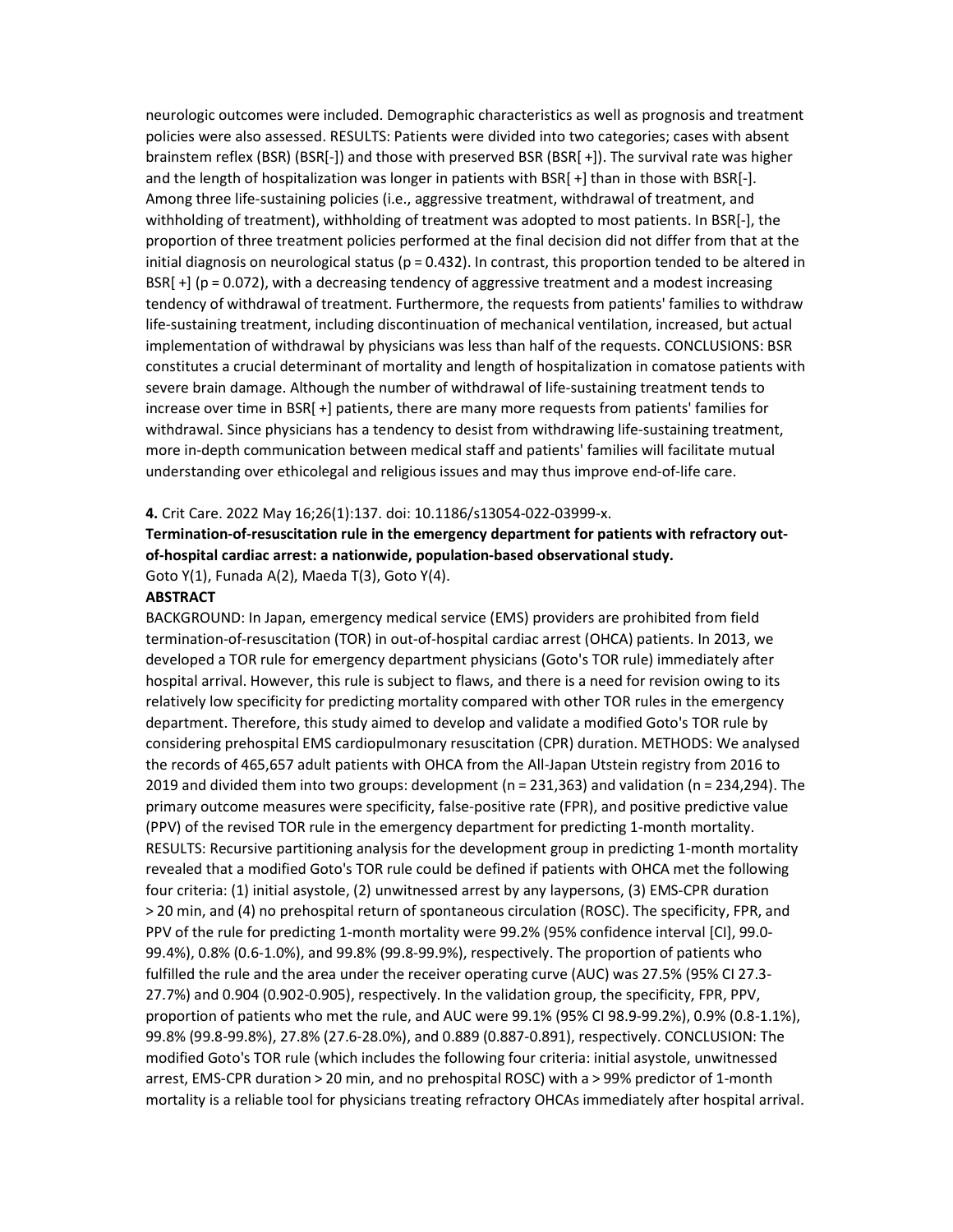#### 5. J Cardiothorac Surg. 2022 May 16;17(1):119. doi: 10.1186/s13019-022-01863-1.

# Public knowledge and attitudes toward automated external defibrillators use among first aid eLearning course participants: a survey.

Wang YM(#)(1)(2), Lin LT(#)(1)(2), Jiang JH(#)(1), Jiang Y(3), Jin XQ(4).

# ABSTRACT

OBJECTIVE: Survival from out-of-hospital cardiac arrest (OHCA) often depends on the effective and immediate use of automated external defibrillators (AEDs). Given that there have been few studies about AED use in China, the purpose of this study is to investigate the knowledge and attitudes regarding AED use among the Chinese public, then provide an effective suggestion for AED education strategies and legislation. METHOD: The online survey was conducted among Chinese participants of the First Aid eLearning courses in June 2020. RESULT: A total of 2565 (95.00%) surveys were completed, only 23.46% of respondents with non-medical related respondents reported having attended previous AED training courses. Regarding the basic knowledge of AEDs, few respondents (12.28%, n = 315) could answer all four questions correctly. 95.67% (n = 2454) were willing to learn AED use. Even if without the precondition of being skilled in AEDs, the female was more likely to rescue OHCA patients than the male ( $p = 0.003$ ). Almost all respondents (96.65%) showed a strong willingness to rescue OHCA patients with training in using AEDs. The top four barriers to rescuing OHCA patients were lack of practical performing ability (60.47%), fear of hurting patients (59.30%), inadequate knowledge of resuscitation techniques (44.19%), and worry about taking legal responsibility (26.74%). CONCLUSION: Our study reflects a deficiency of AED knowledge among the general public in China. However, positive attitudes towards rescuing OHCA patients and learning AED use were observed, which indicates that measures need to be taken to disseminate knowledge and use of AEDs.

6. Am J Emerg Med. 2022 Jun;56:196-204. doi: 10.1016/j.ajem.2022.03.053. Epub 2022 Apr 7. Cardiopulmonary resuscitation training: A narrative review comparing traditional educational programs with alternative, reduced-resource methods of CPR instruction for lay providers. Edinboro D(1), Brady W(2).

## **ABSTRACT**

This narrative review explores current literature base detailing the effectiveness of alternative CPR instruction as compared to traditional CPR courses in the lay population. Assessment of alternative instructional methods found that video self-instruction and simplified CPR formats resulted in equivalent performance of CPR metrics and practical scenario assessment performance, as compared to traditional CPR instruction courses. While additional research is needed to further substantiate the value of self-directed learning, interactive digital, and abbreviated formats, these studies also suggested equivalence in CPR performance compared to traditional courses. In view of the importance of bystander CPR in OHCA outcomes, and the barriers presented by traditional CPR education courses, we recommend that public safety leaders and CPR educators strongly consider the introduction of these programs within their communities and classrooms.

# 7. Ann N Y Acad Sci. 2022 May;1511(1):5-21. doi: 10.1111/nyas.14740. Epub 2022 Feb 18. Guidelines and standards for the study of death and recalled experiences of death--a multidisciplinary consensus statement and proposed future directions.

Parnia S(1), Post SG(2), Lee MT(3), Lyubomirsky S(4), Aufderheide TP(5), Deakin CD(6), Greyson B(7), Long J(8), Gonzales AM(1), Huppert EL(1), Dickinson A(1), Mayer S(9), Locicero B(2), Levin J(10), Bossis A(11), Worthington E(12), Fenwick P(13), Shirazi TK(1). **ABSTRACT**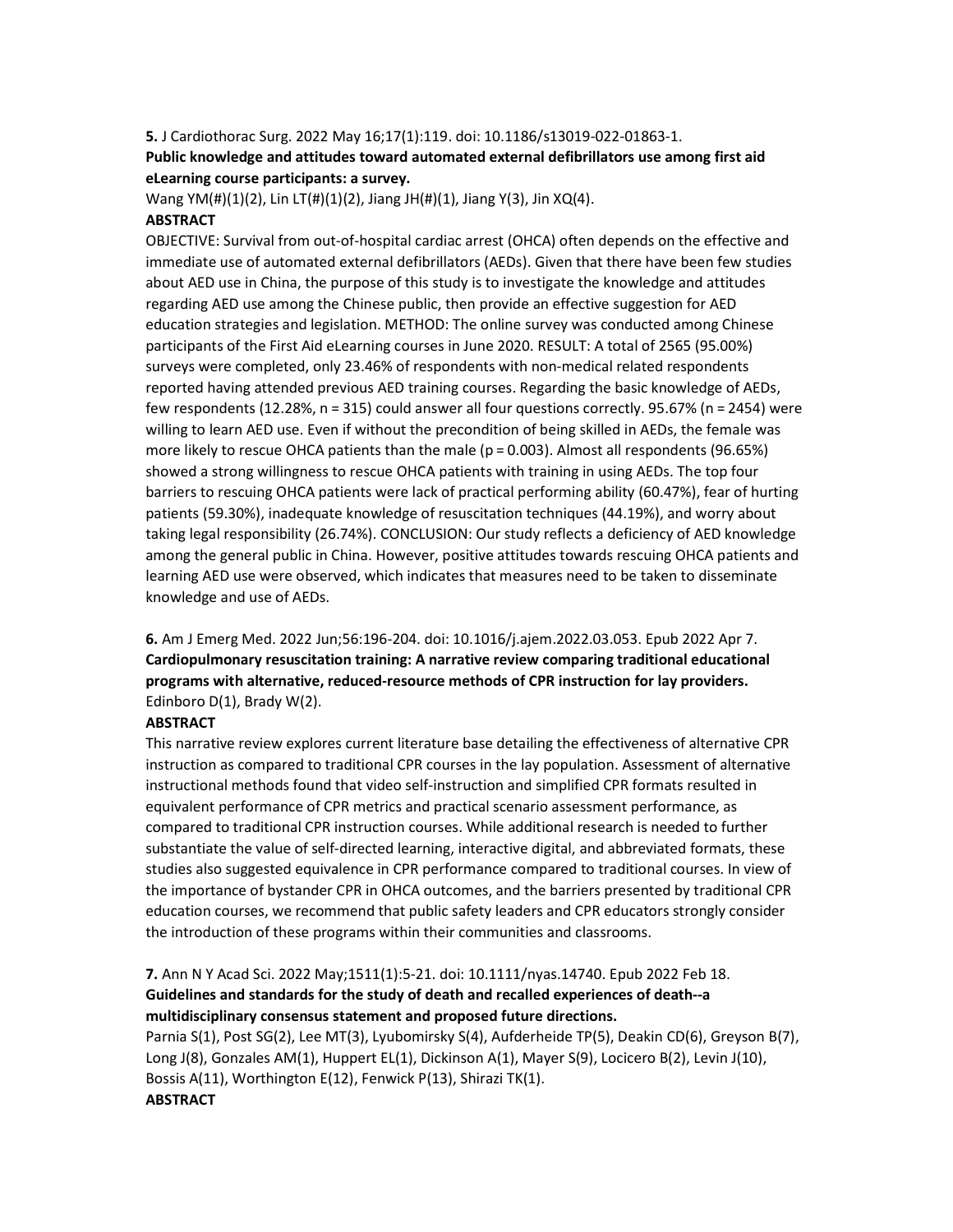An inadvertent consequence of advances in stem cell research, neuroscience, and resuscitation science has been to enable scientific insights regarding what happens to the human brain in relation to death. The scientific exploration of death is in large part possible due to the recognition that brain cells are more resilient to the effects of anoxia than assumed. Hence, brain cells become irreversibly damaged and "die" over hours to days postmortem. Resuscitation science has enabled life to be restored to millions of people after their hearts had stopped. These survivors have described a unique set of recollections in relation to death that appear universal. We review the literature, with a focus on death, the recalled experiences in relation to cardiac arrest, post-intensive care syndrome, and related phenomena that provide insights into potential mechanisms, ethical implications, and methodologic considerations for systematic investigation. We also identify issues and controversies related to the study of consciousness and the recalled experience of cardiac arrest and death in subjects who have been in a coma, with a view to standardize and facilitate future research.

#### 8. Adv Simul (Lond). 2022 May 21;7(1):15. doi: 10.1186/s41077-022-00209-0.

Hospital-wide cardiac arrest in situ simulation to identify and mitigate latent safety threats. Bentley SK(1)(2)(3), Meshel A(4), Boehm L(5)(6), Dilos B(7), McIndoe M(8), Carroll-Bennett R(9)(10), Astua AJ(11), Wong L(12)(13), Smith C(12)(13), Iavicoli L(12)(13), LaMonica J(13), Lopez T(14), Quitain J(14), Dube G(6), Manini AF(13)(15), Halbach J(6), Meguerdichian M(16)(17), Bajaj K(18)(19). **ABSTRACT** 

BACKGROUND: Cardiac arrest resuscitation requires well-executed teamwork to produce optimal outcomes. Frequency of cardiac arrest events differs by hospital location, which presents unique challenges in care due to variations in responding team composition and comfort levels and familiarity with obtaining and utilizing arrest equipment. The objective of this initiative is to utilize unannounced, in situ, cardiac arrest simulations hospital wide to educate, evaluate, and maximize cardiac arrest teams outside the traditional simulation lab by systematically assessing and capturing areas of opportunity for improvement, latent safety threats (LSTs), and key challenges by hospital location. METHODS: Unannounced in situ simulations were performed at a city hospital with multidisciplinary cardiac arrest teams responding to a presumed real cardiac arrest. Participants and facilitators identified LSTs during standardized postsimulation debriefings that were classified into equipment, medication, resource/system, or technical skill categories. A hazard matrix was used by multiplying occurrence frequency of LST in simulation and real clinical events (based on expert opinion) and severity of the LST based on agreement between two evaluators. RESULTS: Seventyfour in situ cardiac arrest simulations were conducted hospital wide. Hundreds of safety threats were identified, analyzed, and categorized yielding 106 unique latent safety threats: 21 in the equipment category, 8 in the medication category, 41 in the resource/system category, and 36 in the technical skill category. The team worked to mitigate all LSTs with priority mitigation to imminent risk level threats, then high risk threats, followed by non-imminent risk LSTs. Four LSTs were deemed imminent, requiring immediate remediation post debriefing. Fifteen LSTs had a hazard ratio greater than 8 which were deemed high risk for remediation. Depending on the category of threat, a combination of mitigating steps including the immediate fixing of an identified problem, leadership escalation, and programmatic intervention recommendations occurred resulting in mitigation of all identified threats. CONCLUSIONS: Hospital-wide in situ cardiac arrest team simulation offers an effective way to both identify and mitigate LSTs. Safety during cardiac arrest care is improved through the use of a system in which LSTs are escalated urgently, mitigated, and conveyed back to participants to provide closed loop debriefing. Lastly, this hospital-wide, multidisciplinary initiative additionally served as an educational needs assessment allowing for informed, iterative education and systems improvement initiatives targeted to areas of LSTs and areas of opportunity.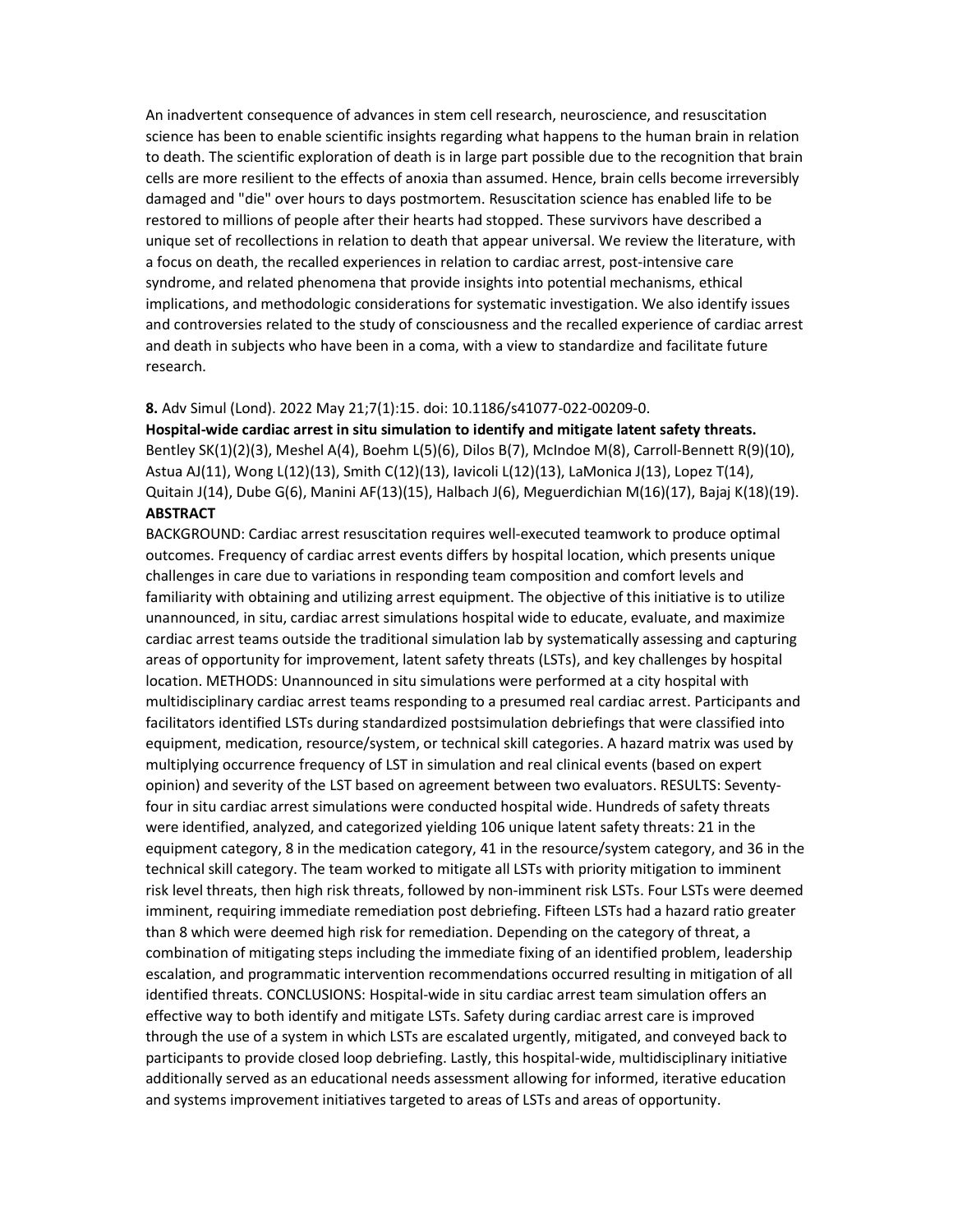9. Br J Sports Med. 2022 May 19:bjsports-2021-104964. doi: 10.1136/bjsports-2021-104964. Online ahead of print.

Prehospital interventions and neurological outcomes in marathon-related sudden cardiac arrest using a rapid mobile automated external defibrillator system in Japan: a prospective observational study.

Tanaka H(#)(1)(2)(3), Kinoshi T(1)(2)(3), Tanaka S(#)(4)(5), Sagisaka R(2)(6), Takahashi H(1)(2)(3), Sone E(2), Hara T(3), Takeda Y(7), Takyu H(1)(3).

#### **ABSTRACT**

OBJECTIVE: To describe neurological outcomes after sudden cardiac arrests (SCAs) in road and longdistance races using a rapid mobile automated external defibrillator system (RMAEDS) intervention. METHODS: A total of 42 SCAs from 3 214 701 runners in 334 road and long-distance races from 1 February 2007 to 29 February 2020 were examined. Demographics, SCA interventions, EMS-related data and SCA-related outcomes were measured. Primary endpoints were favourable neurological outcomes (Cerebral Performance Categories 1-2) at 1-month and 1-year post-SCA. Secondary endpoints were factors related to the field return of spontaneous circulation (ROSC) and resuscitation characteristics, including the initial ECG waveform classification and resuscitation sequence times according to the initial ECG rhythm. RESULTS: The SCA incidence rate was 1.31 per 100 000 runners (age: median (IQR), 51 (36.5, 58.3) years). Field ROSC and full neurological recovery at 1-month post-SCA was achieved 90.4% and 92.9% of cases, respectively. In 22 cases in which bystander cardiopulmonary resuscitation was initiated within 1 min and defibrillation performed within 3 min, full neurological recovery was achieved at 1-month and 1-year post-SCA in 95.5.% and 95.5% of cases, respectively. CONCLUSIONS: The RMAEDS successfully treated patients with SCA during road and long-distance races yielding a high survival rate and favourable neurological outcomes. These findings support rapid intervention and the proper placement of healthcare teams along the race course to initiate chest compressions within 1 min and perform defibrillation within 3 min.

# 10. JAMA Netw Open. 2022 May 2;5(5):e2212964. doi: 10.1001/jamanetworkopen.2022.12964. Long-term Effect of Face-to-Face vs Virtual Reality Cardiopulmonary Resuscitation (CPR) Training on Willingness to Perform CPR, Retention of Knowledge, and Dissemination of CPR Awareness: A Secondary Analysis of a Randomized Clinical Trial.

Nas J(1), Thannhauser J(1), Konijnenberg LSF(1), van Geuns RM(1), van Royen N(1), Bonnes JL(1), Brouwer MA(1).

#### ABSTRACT

IMPORTANCE: Increased bystander cardiopulmonary resuscitation (CPR) is essential to improve survival after cardiac arrest. Although most studies focus on technical CPR skills, the randomized Lowlands Saves Lives trial prespecified a follow-up survey on other important aspects that affect the widespread performance of CPR. OBJECTIVE: To investigate bystander willingness to perform CPR on a stranger, theoretical knowledge retention, and dissemination of CPR awareness 6 months after undergoing short face-to-face and virtual reality (VR) CPR trainings. DESIGN, SETTING, AND PARTICIPANTS: A prespecified 6-month posttraining survey was conducted among 320 participants in the Lowlands Saves Lives trial, a randomized comparison between 20-minute face-to-face, instructor-led CPR training and VR training. Participants were recruited at the Lowlands music festival, with a designated area to conduct scientific projects (August 16-18, 2019; the Netherlands). Statistical analysis was performed from March 1, 2020, to July 31, 2021. INTERVENTIONS: Two standardized 20-minute protocols on CPR and automated external defibrillator use: instructor-led face-to-face training using CPR manikins or VR training using the Resuscitation Council (UK)-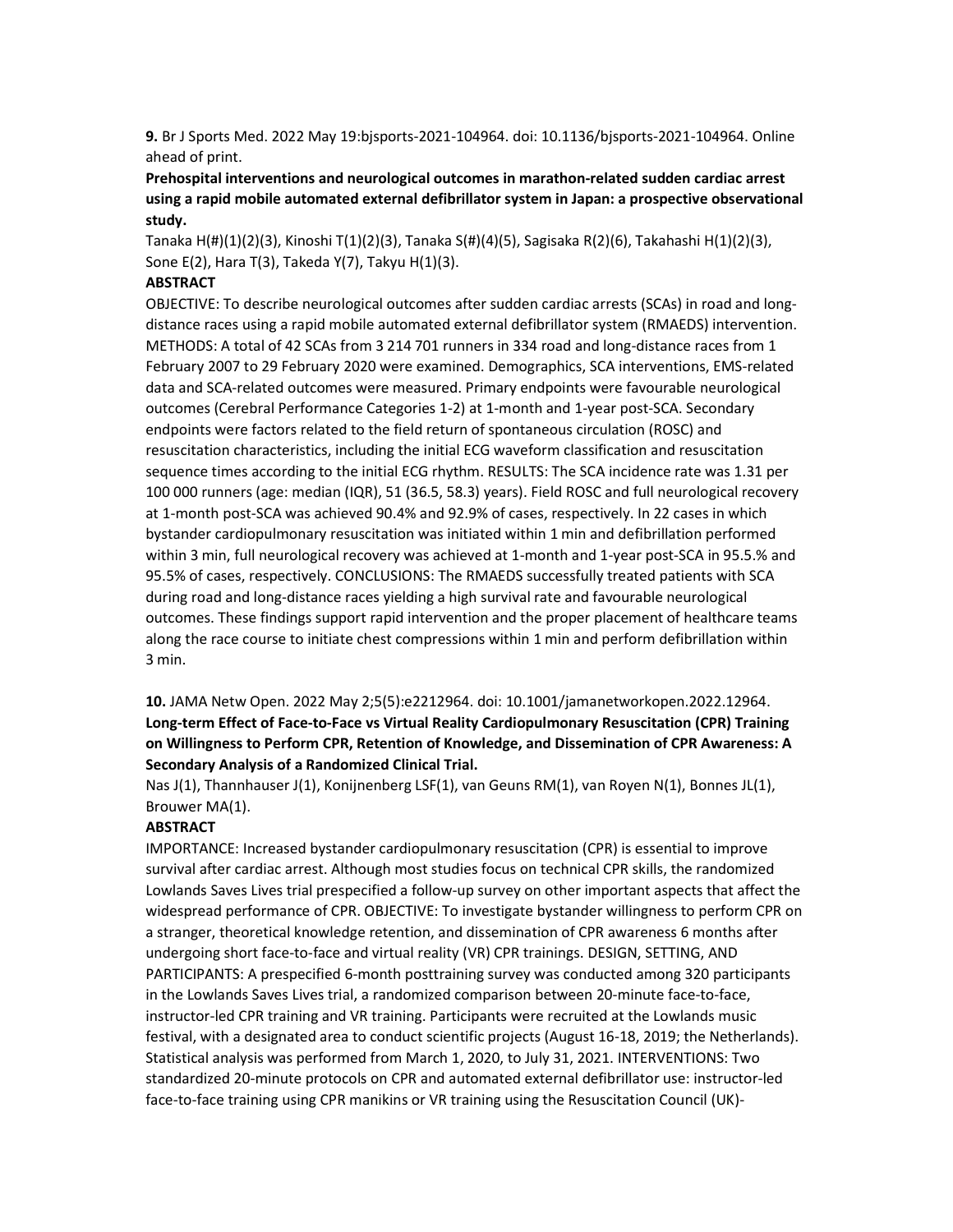endorsed Lifesaver VR smartphone application and a pillow to practice compressions. MAIN OUTCOMES AND MEASURES: Primary outcomes were willingness to perform CPR on a stranger, theoretical knowledge retention, and dissemination of CPR awareness as reported by the entire cohort. As secondary analyses, the results of the 2 training modalities were compared. RESULTS: Of 381 participants, 320 consented to this follow-up survey; 188 participants (115 women [61%]; median age, 26 years [IQR, 22-32 years]) completed the entire survey and were accordingly included in the secondary analysis. The overall proportion of participants willing to perform CPR on a stranger was 77% (144 of 188): 81% (79 of 97) among face-to-face participants and 71% (65 of 91) among VR participants (P = .02); 103 participants (55%) reported feeling scared to perform CPR (P = .91). Regarding theoretical knowledge retention, a median of 7 (IQR, 6-8) of 9 questions were answered correctly in both groups (P = .81). Regarding dissemination of CPR awareness, 65% of participants (123 of 188) told at least 1 to 10 family members or friends about the importance of CPR, and 15% (29 of 188) had participated in certified, instructor-led training at the time of the survey, without differences between groups. CONCLUSIONS AND RELEVANCE: In this 6-month posttraining survey, young adult participants of short CPR training modules reported high willingness (77%) to perform CPR on a stranger, with slightly higher rates for face-to-face than for VR participants. Theoretical knowledge retention was good, and the high dissemination of awareness suggests that these novel CPR training modules staged at a public event are promising sensitizers for involvement in CPR, although further challenges include mitigating the fear of performing CPR.

11. Am J Emerg Med. 2022 Jun;56:380-381. doi: 10.1016/j.ajem.2021.11.012. Epub 2021 Nov 12. Impact of multi-tier response and prolonged on-scene resuscitation on out-of-hospital cardiac arrest.

Taylor D(1), Berezowski I(2), Abdelmonem A(3), Chowdhury S(3), Prajapati D(4), Patel J(3). NO ABSTRACT AVAILABLE

#### POST-CARDIAC ARREST TREATMENTS

1. JACC Cardiovasc Interv. 2022 May 23;15(10):1085-1086. doi: 10.1016/j.jcin.2022.04.009. Immediate Coronary Angiogram in Out-of-Hospital Cardiac Arrest: Looking for a Miracle. Spaulding C(1), Sideris G(2). NO ABSTRACT AVAILABLE

# 2. JACC Cardiovasc Interv. 2022 May 23;15(10):1074-1084. doi: 10.1016/j.jcin.2022.03.035. MIRACLE(2) Score and SCAI Grade to Identify Patients With Out-of-Hospital Cardiac Arrest for Immediate Coronary Angiography.

Pareek N(1), Beckley-Hoelscher N(2), Kanyal R(3), Cannata A(3), Kordis P(4), Sunderland N(5), Kirresh A(6), Nevett J(7), Fothergill R(7), Webb I(3), Dworakowski R(3), Melikian N(3), Kalra S(4), Johnson TW(5), Sinagra G(8), Rakar S(8), Noc M(4), Shah AM(3), Byrne J(3), MacCarthy P(3). **ABSTRACT** 

OBJECTIVES: The purpose of this study was to evaluate the impact of performing immediate coronary angiography (CAG) after out-of-hospital cardiac arrest (OHCA) with stratification of predicted neurologic injury and cardiogenic shock on arrival to a center. BACKGROUND: The role of immediate CAG for patients with OHCA is unclear, which may in part be explained by the majority of patients dying of hypoxic brain injury. METHODS: Between May 2012 and July 2020, patients from 5 European centers were included in the EUCAR (European Cardiac Arrest Registry). Patients were retrospectively classified into low vs high neurologic risk (MIRACLE2 score 0-3 vs ≥4) and degree of cardiogenic shock on arrival (Society for Cardiovascular Angiography and Interventions [SCAI] grade A vs B-E). A multivariable logistic regression analysis including immediate CAG was performed for the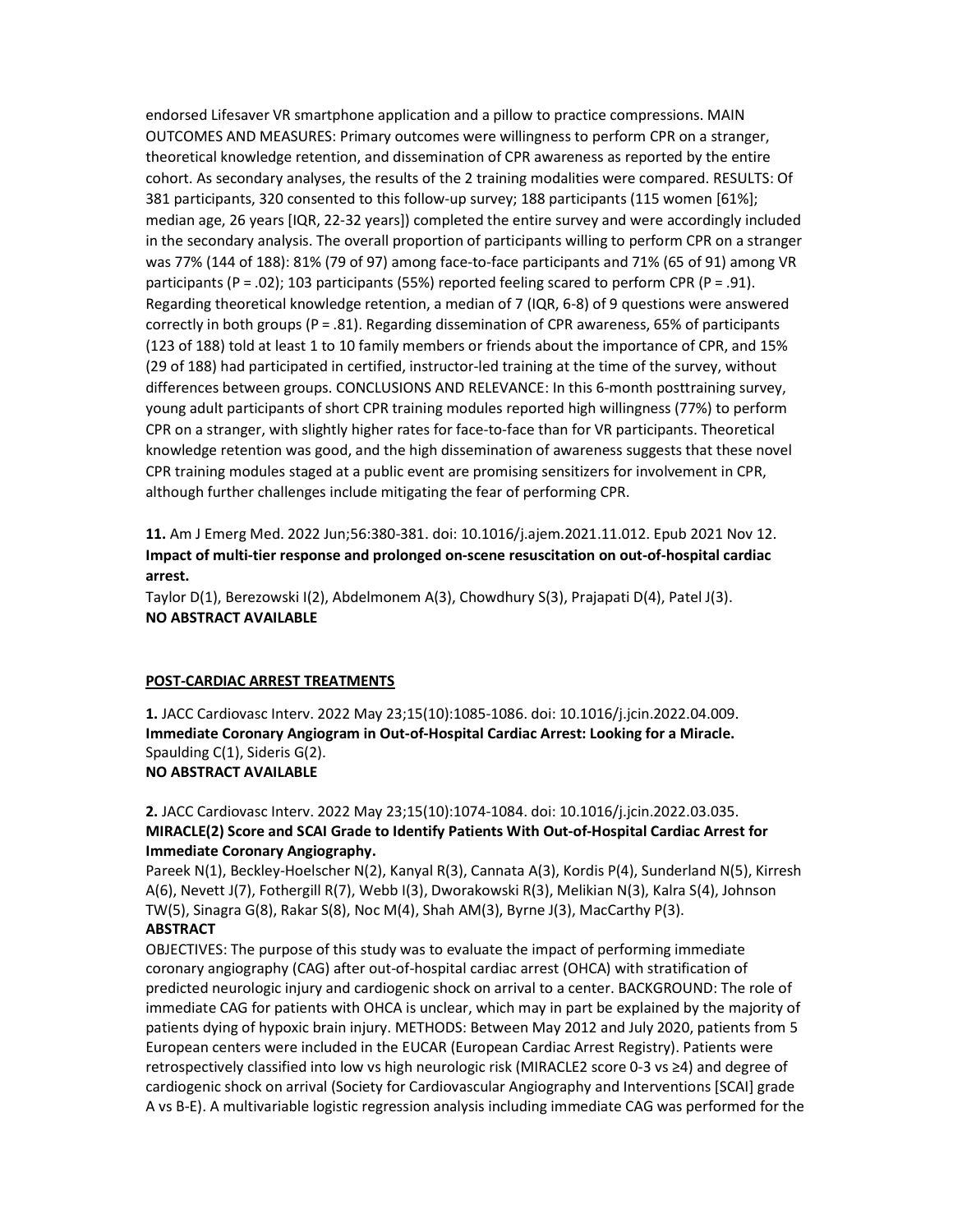primary outcome of survival with good neurologic outcome (Cerebral Performance Category 1 or 2) at hospital discharge. RESULTS: Nine hundred twenty-six patients were included in the registry, with 405 (43.7%) in the low-risk group and 521 (56.3%) in the high-risk group. Immediate CAG was independently associated with improved survival with good neurologic outcome in the low MIRACLE2 risk group with ST-segment elevation myocardial infarction (OR: 11.80; 95% CI: 2.24- 76.74; P = 0.048) and with SCAI grade B to E shock (OR: 3.23; 95% CI: 1.10-9.50; P = 0.031). No subgroups, including those with ST-segment elevation myocardial infarction and with SCAI grade B to E shock, achieved any benefit from early CAG in the high MIRACLE2 group. CONCLUSIONS: Combined classification of patients with OHCA with 12-lead electrocardiography, MIRACLE2 score 0 to 3, and SCAI grade B to E identifies a potential cohort of patients at low risk for neurologic injury who benefit most from immediate CAG.

# TARGETED TEMPERATURE MANAGEMENT

1. Eur Heart J Acute Cardiovasc Care. 2022 May 17:zuac054. doi: 10.1093/ehjacc/zuac054. Online ahead of print.

Targeted temperature management after out of hospital cardiac arrest: quo vadis? Krychtiuk KA(1), Fordyce CB(2)(3), Hansen CM(4)(5), Hassager C(5), Jentzer JC(6), Menon V(7), Perman SM(8), van Diepen S(9)(10)(11), Granger CB(1).

# **ABSTRACT**

Targeted temperature management (TTM) has become a cornerstone in the treatment of comatose post-cardiac arrest patients over the last two decades. Belief in the efficacy of this intervention for improving neurologically intact survival was based on two trials from 2002, one truly randomizedcontrolled and one small quasi-randomized trial, without clear confirmation of that finding. Subsequent large randomized trials reported no difference in outcomes between TTM at 33 vs. 36°C and no benefit of TTM at 33°C as compared with fever control alone. Given that these results may help shape post-cardiac arrest patient care, we sought to review the history and rationale as well as trial evidence for TTM, critically review the TTM2 trial, and highlight gaps in knowledge and research needs for the future. Finally, we provide contemporary guidance for the use of TTM in daily clinical practice.

# ELECTROPHYSIOLOGY AND DEFIBRILLATION

1. Resuscitation. 2022 May 18:S0300-9572(22)00161-7. doi: 10.1016/j.resuscitation.2022.05.011. Online ahead of print.

Circumstances, outcome and quality of cardiopulmonary resuscitation by lifeboat crews; why not always use an AED?

Seesink J(1), Nieuwenburg SAV(2), van der Linden T(3), Bierens JJLM(4). NO ABSTRACT AVAILABLE

2. J Electrocardiol. 2022 May 11;73:29-33. doi: 10.1016/j.jelectrocard.2022.05.001. Online ahead of print.

# Quantification of electrocardiogram instability prior to cardiac arrest in patients with singleventricle physiology.

Savorgnan F(1), Crouthamel DI(2), Heroy A(2), Santerre J(2), Acosta S(3).

# ABSTRACT

OBJECTIVE: To quantify the instability measured in the electrocardiogram (ECG) waveform in patients with single-ventricle physiology before a cardiac arrest and compare with similar patients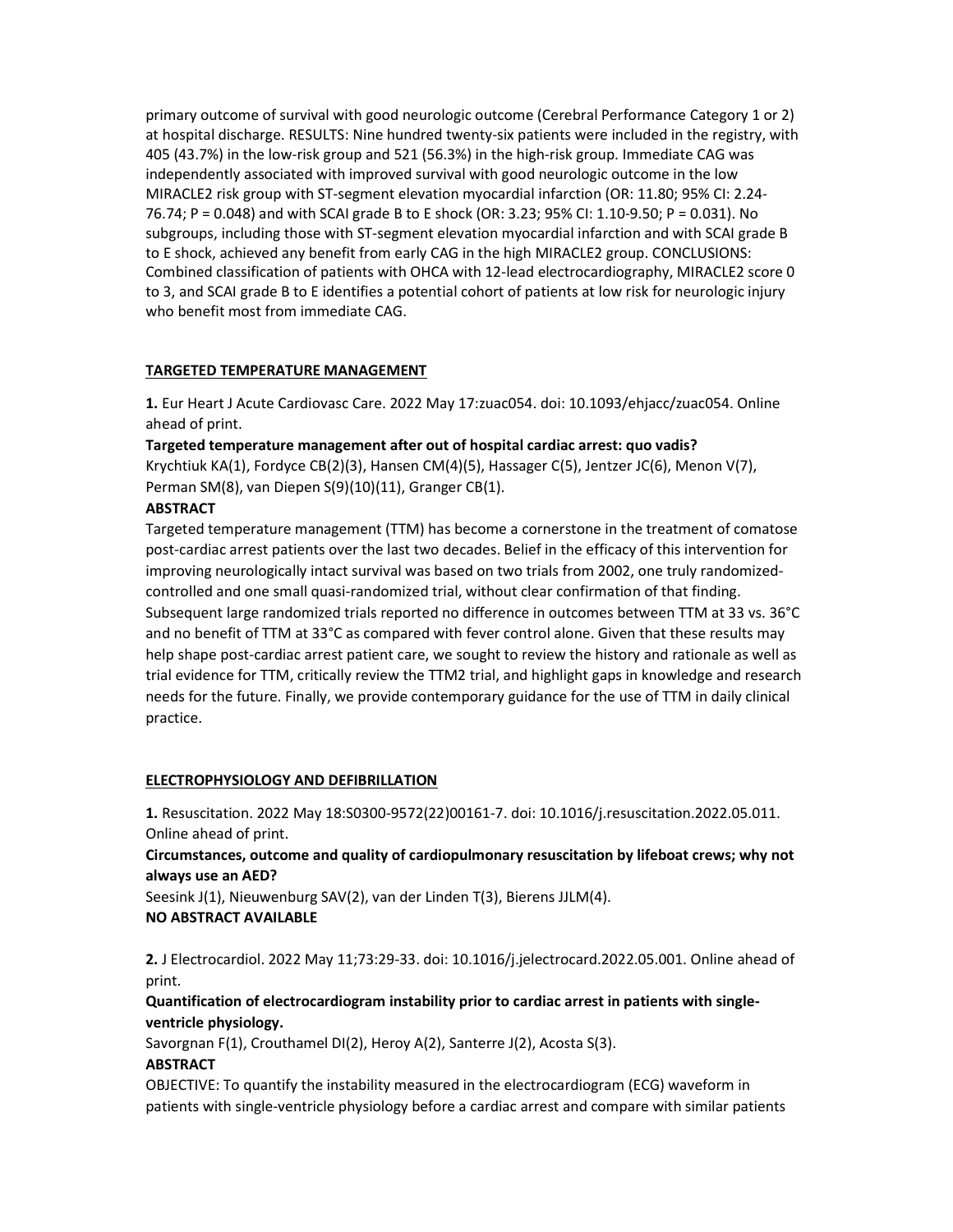who did not have a cardiac arrest. METHODS: We measure the instability in the ECG morphology using variance, entropy, and decorrelation of polynomial fit coefficients of the beat-to-beat segmented data. These three metrics quantify the spread of the ECG morphology, the lack of beatto-beat periodicity and the lack of predictability, respectively. For each subject, 3 h of ECG data were analyzed. In the arrest group, the end of the third hour coincides with the cardiac arrest. In the control group, the 3-h windows were randomly selected. RESULTS: The study dataset consists of 38 cardiac arrest events and 67 control events. In the hour prior to the cardiac arrest, the variance, entropy, and decorrelation of the polynomial fit coefficients were higher in the arrest group than in the control group ( $p = 0.003$ ,  $p = 0.009$ , and  $p = 0.035$ , respectively). For the second and third hours prior to the arrests, the differences in variance, entropy, and decorrelation between the arrest and control groups lost statistical significance. Using these metrics of instability as predictive features in a support vector machine algorithm, we found an area under the receiver operating characteristic curve of 0.8 to distinguish the arrest event from the control events. CONCLUSION: By taking a holistic assessment of the ECG waveform in patients with single-ventricle physiology to measure the instability in its beat-to-beat morphology, the ECG waveform variance, entropy, and decorrelation are found to be statistically different in the patients who arrested compared with patients in the control group.

#### PEDIATRICS AND CHILDREN

1. Front Pediatr. 2022 Apr 28;10:811819. doi: 10.3389/fped.2022.811819. eCollection 2022. Epidemiology of Cardiopulmonary Arrest and Outcome of Resuscitation in PICU Across China: A Prospective Multicenter Cohort Study.

Ding X(1), Liu G(1), Qian S(1), Zeng J(1), Wang Y(2), Chu J(2), Chen Q(3), Chen J(3), Duan Y(4), Jin D(4), Huang J(5), Lu X(5), Guo Y(6), Shi X(6), Huo X(6), Su J(7), Cheng Y(7), Yin Y(8), Xin X(8), Sun Z(8), Zhao S(9), Miao H(9), Lou Z(10), Li J(10), Jiang J(11), Dong S(11).

# **ABSTRACT**

OBJECTIVE: To investigate the epidemiology and the effectiveness of resuscitation from cardiopulmonary arrest (CPA) among critically ill children and adolescents during pediatric intensive care unit (PICU) stay across China. METHODS: A prospective multicenter study was conducted in 11 PICUs in tertiary hospitals. Consecutively hospitalized critically ill children, from 29-day old to 18-year old, who had suffered from CPA and required cardiopulmonary resuscitation (CPR) in the PICU were enrolled (December 2017-October 2018). Data were collected and analyzed using the "in-hospital Utstein style." Neurological outcome was assessed with the Pediatric Cerebral Performance Category (PCPC) scale among children who had survived. Factors associated with the return of spontaneous circulation (ROSC) and survival at discharge were evaluated using multivariate logistic regression. RESULTS: Among 11,599 admissions to PICU, 372 children (3.2%) had CPA during their stay; 281 (75.5%) received CPR, and 91 (24.5%) did not (due to an order of "Do Not Resuscitate" requested by their guardians). Cardiopulmonary disease was the most common reason for CPA (28.1% respiratory and 19.6% circulatory). The most frequent initial dysrhythmia was bradycardia (79%). In total, 170 (60.3%) of the total children had an ROSC, 91 had (37.4%) survived till hospital discharge, 28 (11.5%) had survived 6 months, and 19 (7.8%) had survived for 1 year after discharge. Among the 91 children who were viable at discharge, 47.2% (43/91) received a good PCPC score (1- 3). The regression analysis results revealed that the duration of CPR and the dose of epinephrine were significantly associated with ROSC, while the duration of CPR, number of CPR attempts, ventricular tachycardia/ventricular fibrillation (VT/VF), and the dose of epinephrine were significantly associated with survival at discharge. CONCLUSION: The prevalence of CPA in critically ill children and adolescents is relatively high in China. The duration of CPR and the dose of epinephrine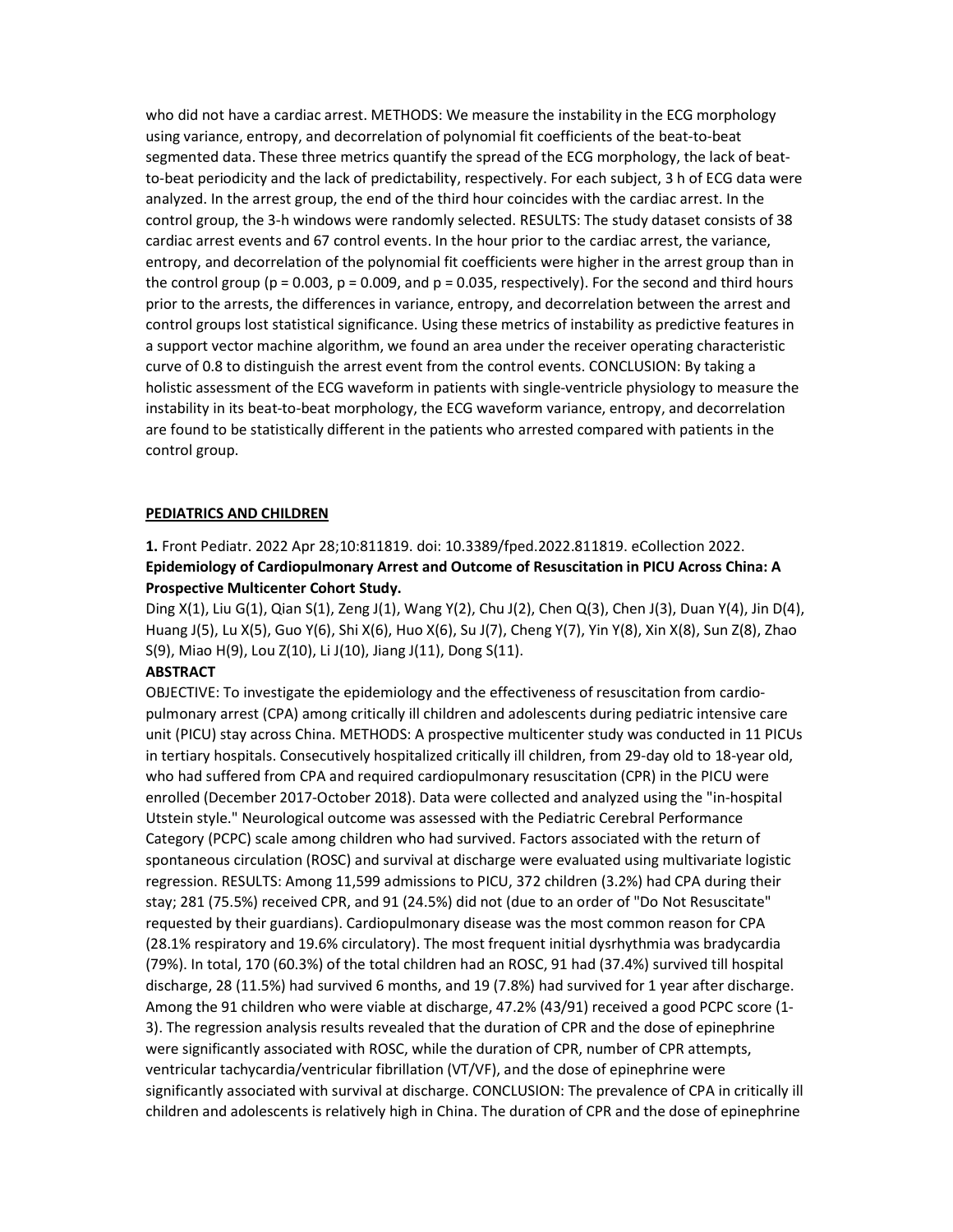are associated with ROSC. The long-term prognosis of children who had survived after CPR needs further improvement.

2. Int Emerg Nurs. 2022 May 14;63:101173. doi: 10.1016/j.ienj.2022.101173. Online ahead of print. Parental support needs during pediatric resuscitation: A systematic review.

Ghavi A(1), Hassankhani H(2), Powers K(3), Arshadi-Bostanabad M(4), Namdar-Areshtanab H(5), Heidarzadeh M(6).

# **ABSTRACT**

BACKGROUND: Resuscitation of a child is one of the most critical times that parents need support, and parental support is fundamental to providing family-centered care in high acuity settings. The aim of this systematic review was to appraise and synthesize studies conducted to examine the support needs of parents during resuscitation of their child from their own perspective. METHOD: The PRISMA model guided the systematic literature search of Google Scholar, PubMed, Cochrane, Scopus, and Ovid for studies published until the end of 2020. Keywords used were: family support, family-centered care, family needs, resuscitation, CPR, children, neonatal, pediatric, family presence, family-witnessed, and parents. RESULTS: There were 787 articles located. After reviewing for relevancy, 21 articles met criteria and were included in this review. Findings indicate the needs of parents during resuscitation of their child include: Spiritual and cultural support; Communication with the child before and after resuscitation; Professional behavior from staff; Receiving information; Presence at resuscitation; Trust in the resuscitation team; and Having physical and mental needs met. CONCLUSION: Parents have differing support needs when their child is resuscitated in the hospital, and meeting these needs is critical for providing family-centered care.

3. Semin Spine Surg. 2022 May 8:100961. doi: 10.1016/j.semss.2022.100961. Online ahead of print. Quality Improvement for Neonatal Resuscitation and Delivery Room Care.

Whitesel E(1), Goldstein J(2), Lee HC(3), GuptaMMSc M(1).

## ABSTRACT

Quality improvement has become a foundation of neonatal care. Structured approaches to improvement can standardize practices, improve teamwork, engage families, and improve outcomes. The delivery room presents a unique environment for quality improvement; optimal delivery room care requires advanced preparation, adequately trained providers, and carefully coordinated team dynamics. In this article, we examine quality improvement for neonatal resuscitation. We review the published literature, focusing on reports targeting admission hypothermia, delayed cord clamping, and initial respiratory support. We discuss specific challenges related to delivery room quality improvement, including small numbers, data collection, and lack of benchmarking, and potential strategies to address them including simulation, checklists, and state and national collaboratives. We examine how quality improvement can target equity in delivery room outcomes, and explore the impact of the COVID-19 pandemic on delivery room quality of care.

## EXTRACORPOREAL LIFE SUPPORT

1. Resuscitation. 2022 May 16:S0300-9572(22)00153-8. doi: 10.1016/j.resuscitation.2022.05.004. Online ahead of print.

# Association of Chest Compression Pause Duration Prior to E-CPR Cannulation with Cardiac Arrest Survival Outcomes.

Lauridsen KG(1), Lasa JJ(2), Raymond TT(3), Yu P(4), Niles D(5), Sutton RM(5), Morgan RW(5), Fran Hazinski M(6), Griffis H(7), Hanna R(8), Zhang X(7), Berg RA(5), Nadkarni VM(5); pediRES-Q Investigators.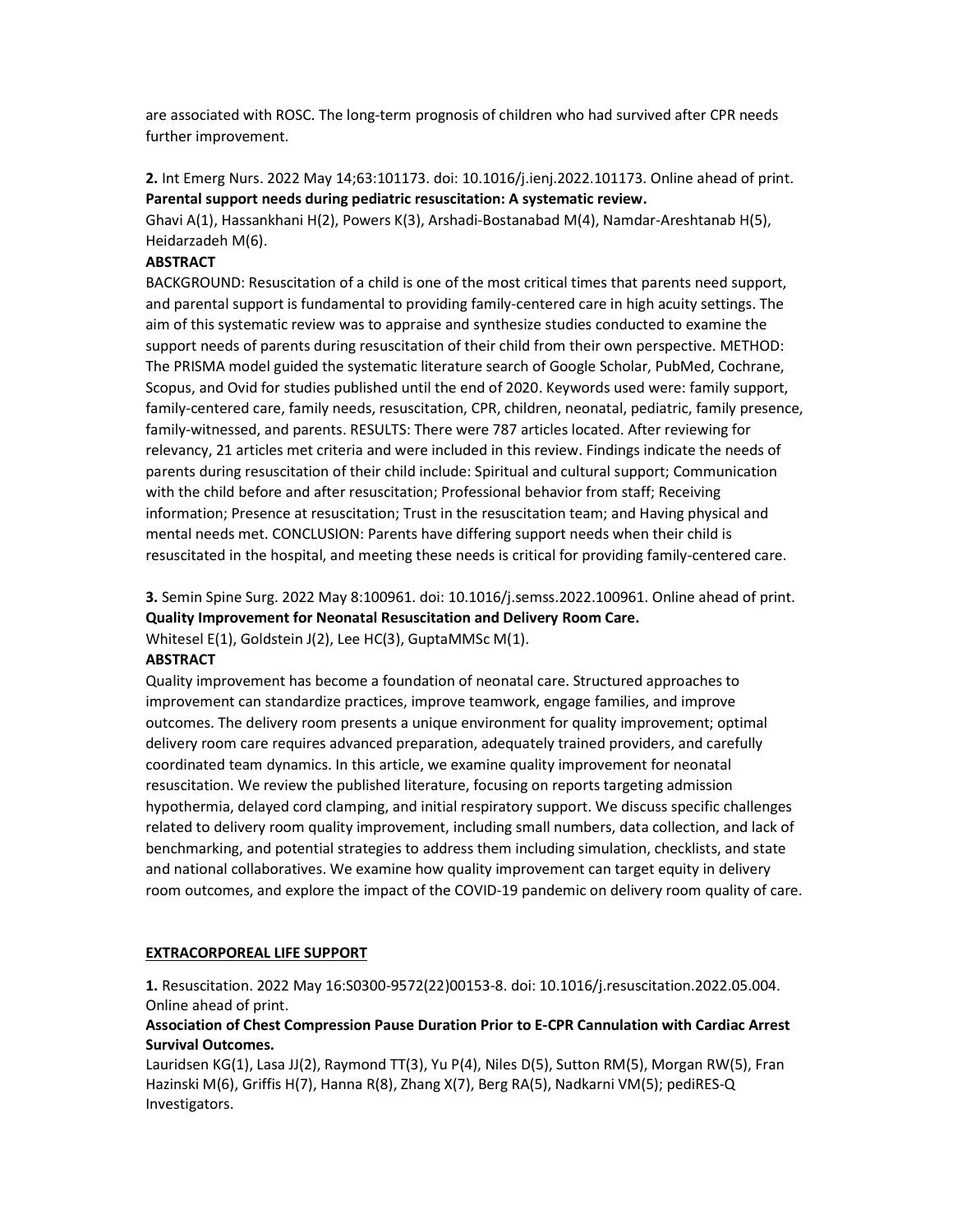# **ABSTRACT**

OBJECTIVE: To characterize chest compression (CC) pause duration during the last 5 minutes of pediatric cardiopulmonary resuscitation (CPR) prior to extracorporeal-CPR (E-CPR) cannulation and the association with survival outcomes. METHODS: Cohort study from a resuscitation quality collaborative including pediatric E-CPR cardiac arrest events ≥10 min with CPR quality data. We characterized CC interruptions during the last 5 min of defibrillator-electrode recorded CPR (prior to cannulation) and assessed the association between the longest CC pause duration and survival outcomes using multivariable logistic regression. RESULTS: Of 49 E-CPR events, median age was 2.0 [Q1, Q3: 0.6, 6.6] years, 55% (27/49) survived to hospital discharge and 18/49 (37%) with favorable neurological outcome. Median duration of CPR was 51 [43, 69] min. During the last 5 min of recorded CPR prior to cannulation, median duration of the longest CC pause was 14.0 [6.3, 29.4] sec: 66% >10 sec, 25% >29 sec, 14% >60 sec, and longest pause 168 sec. Following planned adjustment for known confounders of age and CPR duration, each 5-sec increase in longest CC pause duration was associated with lower odds of survival to hospital discharge [adjusted OR 0.89, 95%CI: 0.79- 0.99] and lower odds of survival with favorable neurological outcome [adjusted OR 0.77, 95%CI: 0.60-0.98]. CONCLUSIONS: Long CC pauses were common during the last 5 min of recorded CPR prior to E-CPR cannulation. Following adjustment for age and CPR duration, each 5-second incremental increase in longest CC pause duration was associated with significantly decreased rates of survival and favorable neurological outcome.

# EXPERIMENTAL RESEARCH

1. J Ultrasound Med. 2022 Jun;41(6):1425-1432. doi: 10.1002/jum.15825. Epub 2021 Sep 15. Intracranial Pressure and Cerebral Hemodynamic Monitoring After Cardiac Arrest in Pediatric Pigs Using Contrast Ultrasound-Derived Parameters.

Shin SS(1), Sridharan A(2), Khaw K(2), Hallowell T(3), Morgan RW(3), Kilbaugh TJ(3), Hwang M(2). ABSTRACT

OBJECTIVES: We explore the correlation of contrast-enhanced ultrasound (CEUS) parameters to intracranial pressure (ICP) in a porcine experimental model of pediatric cardiac arrest. METHODS: Eleven pediatric pigs underwent electrically induced cardiac arrest followed by cardiopulmonary resuscitation. ICP was measured using intracranial bolt monitor and CEUS was monitored through a cranial window. Various CEUS parameters were monitored at baseline, immediately post return of spontaneous circulation (ROSC), 1 hour-post ROSC, and 3 hours post-ROSC. RESULTS: There was significant ICP correlation with wash-out slope assessed by CEUS time intensity curve analysis at immediate post-ROSC. At 3 hours post-ROSC there was also significant negative correlation between ICP and peak enhancement which may be due to the evolution of anoxic injury. CONCLUSION: The use of CEUS in assessing disruption of cerebral hemodynamics and ICP post cardiac arrest will need future validation and comparison to other imaging modalities. The correlation between CEUS parameters and ICP may be due to the alterations in cerebral autoregulation that result from anoxic brain injury.

2. Resusc Plus. 2022 May 11;10:100243. doi: 10.1016/j.resplu.2022.100243. eCollection 2022 Jun. Transcriptome and metabolome after porcine hemodynamic-directed CPR compared with standard CPR and sham controls.

Senthil K(1), Hefti MM(2), Singh LN(1), Morgan RW(1), Mavroudis CD(3), Ko T(4), Gaudio H(1), Nadkarni VM(1), Ehinger J(5)(6), Berg RA(1), Sutton RM(1), McGowan FX(1), Kilbaugh TJ(1). **ABSTRACT** 

OBJECTIVE: The effect of cardiac arrest (CA) on cerebral transcriptomics and metabolomics is unknown. We previously demonstrated hemodynamic-directed CPR (HD-CPR) improves survival with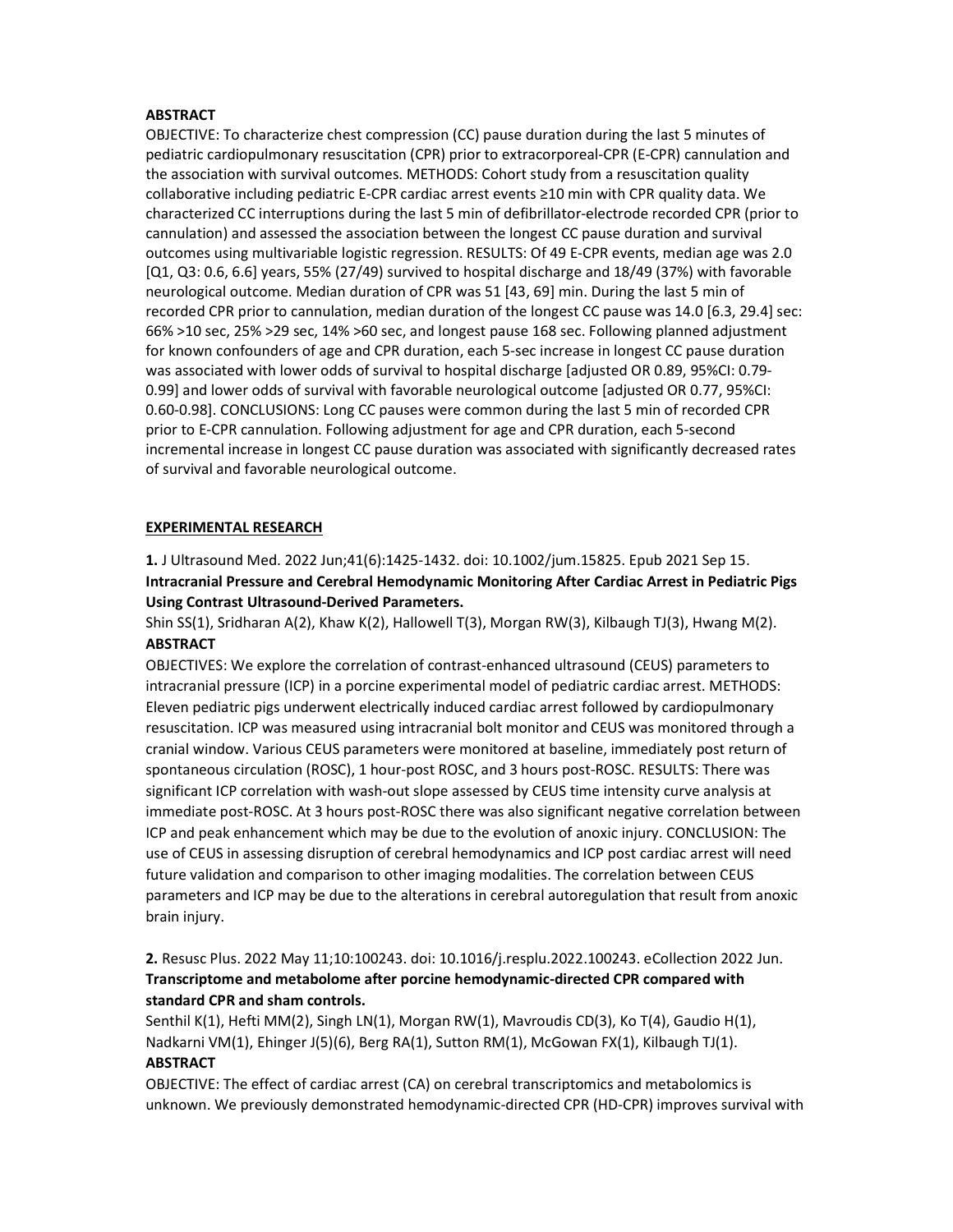favorable neurologic outcomes versus standard CPR (Std-CPR). We hypothesized HD-CPR would preserve the cerebral transcriptome and metabolome compared to Std-CPR. DESIGN: Randomized pre-clinical animal trial. SETTING: Large animal resuscitation laboratory at an academic children's hospital. SUBJECTS: Four-week-old female piglets (8-11 kg). INTERVENTIONS: Pigs (1-month-old), three groups: 1) HD-CPR (compression depth to systolic BP 90 mmHg, vasopressors to coronary perfusion pressure 20 mmHg); 2) Std-CPR and 3) shams (no CPR). HD-CPR and Std-CPR underwent asphyxia, induced ventricular fibrillation, 10-20 min of CPR and post-resuscitation care. Primary outcomes at 24 h in cerebral cortex: 1) transcriptomic analysis (n = 4 per treatment arm, n = 8 sham) of 1727 genes using differential gene expression and 2) metabolomic analysis (n = 5 per group) of 27 metabolites using one-way ANOVA, post-hoc Tukey HSD. MEASUREMENTS AND MAIN RESULTS: 65 genes were differentially expressed between HD-CPR and Std-CPR and 72 genes between Std-CPR and sham, but only five differed between HD-CPR and sham. Std-CPR increased the concentration of five AA compared to HD-CPR and sham, including the branched chain amino acids (BCAA), but zero metabolites differed between HD-CPR and sham. CONCLUSIONS: In cerebral cortex 24 h post CA, Std-CPR resulted in a different transcriptome and metabolome compared with either HD-CPR or sham. HD-CPR preserves the transcriptome and metabolome, and is neuroprotective. Global molecular analyses may be a novel method to assess efficacy of clinical interventions and identify therapeutic targets.

#### 3. CJEM. 2022 May 19. doi: 10.1007/s43678-022-00313-0. Online ahead of print.

The impact of clinical result acquisition and interpretation on task performance during a simulated pediatric cardiac arrest: a multicentre observational study.

Rizkalla C(1), Garcia-Jorda D(2), Cheng A(3), Duff JP(4), Gottesman R(5), Weiss MJ(6), Koot DA(7), Gilfoyle E(8).

# **ABSTRACT**

PURPOSE: The acquisition and interpretation of clinical results during resuscitations is common; however, this can delay critical clinical tasks, resulting in increased morbidity and mortality. This study aims to determine the impact of clinical result acquisition and interpretation by the team leader on critical task completion during simulated pediatric cardiac arrest before and after team training. METHODS: This is a secondary data analysis of video-recorded simulated resuscitation scenarios conducted during Teams4Kids (T4K) study (June 2011-January 2015); scenarios included cardiac arrest before and after team training. The scenario included either a scripted paper or a phone call delivery of results concurrently with a clinical transition to pulseless ventricular tachycardia. Descriptive statistics and non-parametric tests were used to compare team performance before and after training. RESULTS: Performance from 40 teams was analyzed. Although the time taken to initiate CPR and defibrillation varied depending on the type of interruption and whether the scenario was before or after team training, these findings were not significantly associated with the leader's behaviour [Kruskal-Wallis test (p > 0.05)]. An exact McNemar's test determined no statistically significant difference in the proportion of leaders involved or not in interpreting results between and after the training (exact p value = 0.096). CONCLUSIONS: Team training was successful in reducing time to perform key clinical tasks. Although team training modified the way leaders behaved toward the results, this behaviour change did not impact the time taken to start CPR or defibrillate. Further understanding the elements that influence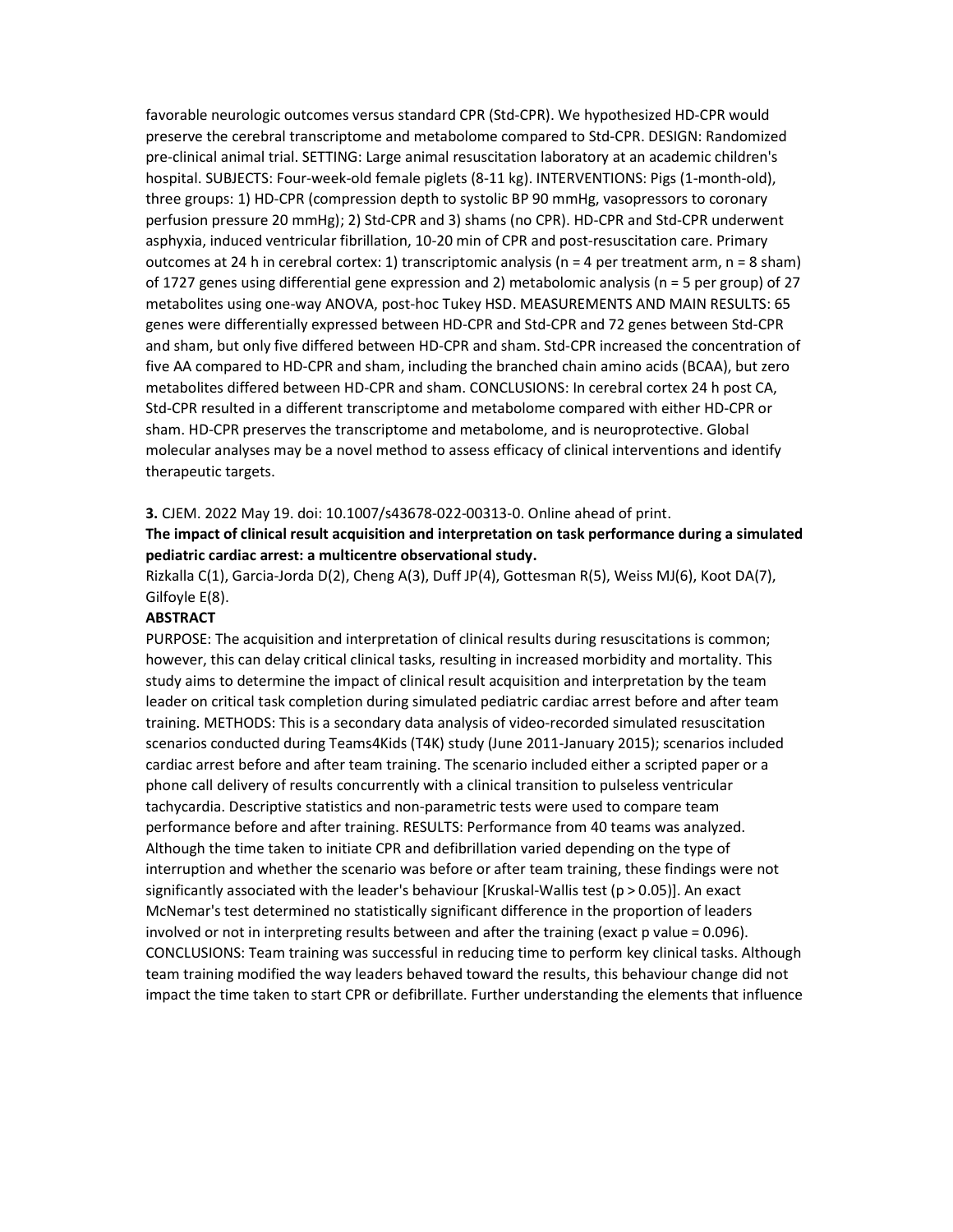time to critical clinical tasks provides guidance in designing future simulated educational activities, subsequently improving clinical team performance and patient outcomes.

4. Eur J Pharmacol. 2022 May 16:175037. doi: 10.1016/j.ejphar.2022.175037. Online ahead of print. Necrosulfonamide improves post-resuscitation myocardial dysfunction via inhibiting pyroptosis and necroptosis in a rat model of cardiac arrest.

He F(1), Zheng G(2), Hu J(3), Ge W(4), Ji X(5), Bradley JL(6), Peberdy MA(7), Ornato JP(8), Tang W(9). **ABSTRACT** 

The systemic inflammatory response following global myocardial ischemia/reperfusion (I/R) injury is a critical driver of poor outcomes. Both pyroptosis and necroptosis are involved in the systemic inflammatory response and contribute to regional myocardial I/R injury. This study aimed to explore the effect of necrosulfonamide (NSA) on post-resuscitation myocardial dysfunction in a rat model of cardiac arrest. Sprague-Dawley rats were randomly categorized to Sham, CPR and CPR-NSA groups. For rats in the latter two groups, ventricular fibrillation was induced without treatment for 6 min, with cardiopulmonary resuscitation (CPR) being sustained for 8 min. Rats were injected with NSA (10 mg/kg in DMSO) or vehicle at 5 min following return of spontaneous circulation. Myocardial function was measured by echocardiography, survival and neurological deficit score (NDS) were recorded at 24, 48, and 72 h after ROSC. Western blotting was used to assess pyroptosis- and necroptosis-related protein expression. ELISAs were used to measure levels of inflammatory cytokine. Rats in the CPR-NSA group were found to exhibit superior post-resuscitation myocardial function, and better NDS values in the group of CPR-NSA. Rats in the group of CPR-NSA exhibited median survival duration of 68 ± 8 h as compared to 34 ± 21 h in the CPR group. After treatment with NSA, NOD-like receptor 3 (NLRP3), GSDMD-N, phosphorylated-MLKL, and phosphorylated-RIP3 levels in cardiac tissue were reduced with corresponding reductions in inflammatory cytokine levels. Administration of NSA significantly improved myocardial dysfunction succeeding global myocardial I/R injury and enhanced survival outcomes through protective mechanisms potentially related to inhibition of pyroptosis and necroptosis pathways.

5. J Trauma Acute Care Surg. 2022 May 21. doi: 10.1097/TA.0000000000003705. Online ahead of print.

# Valproic Acid During Hypotensive Resuscitation In Pigs With Trauma And Hemorrhagic Shock Does Not Improve Survival.

Martini WZ(1), Xia H, Ryan KL, Bynum J, Cap AP.

## ABSTRACT

BACKGROUND: Valproic acid (VPA) has been extensively used for treatment of anxiety and seizure. Recent studies have shown that VPA has cellular protective effects in preclinical models following severe hemorrhage. This study investigated the effects of VPA on coagulation and survival in pigs after traumatic hemorrhage and hypotensive resuscitation. METHODS: Following baseline measurements, femur fracture was performed in 20 anesthetized and instrumented pigs (41  $\pm$  2 kg), followed by hemorrhage of 55% of the estimated blood volume and a 10 min shock period. Pigs were then resuscitated over 30 min with: normal saline alone (NS group, n = 10, 4 ml/kg) or VPA solution (VPA group, n = 10, 90 mg/kg, 2 ml/kg of 45 mg VPA/ml, plus 2 ml NS/kg). All pigs were then monitored for 2 hrs or until death. Hemodynamics were recorded and blood samples were taken for blood and coagulation analysis (Rotem®) at baseline, after hemorrhage, resuscitation, and 2 hrs or death. RESULTS: Femur fracture and hemorrhage caused similar reductions in mean arterial pressure (MAP) and cardiac output and increase in heart rate in both groups. Resuscitation with NS or VPA did